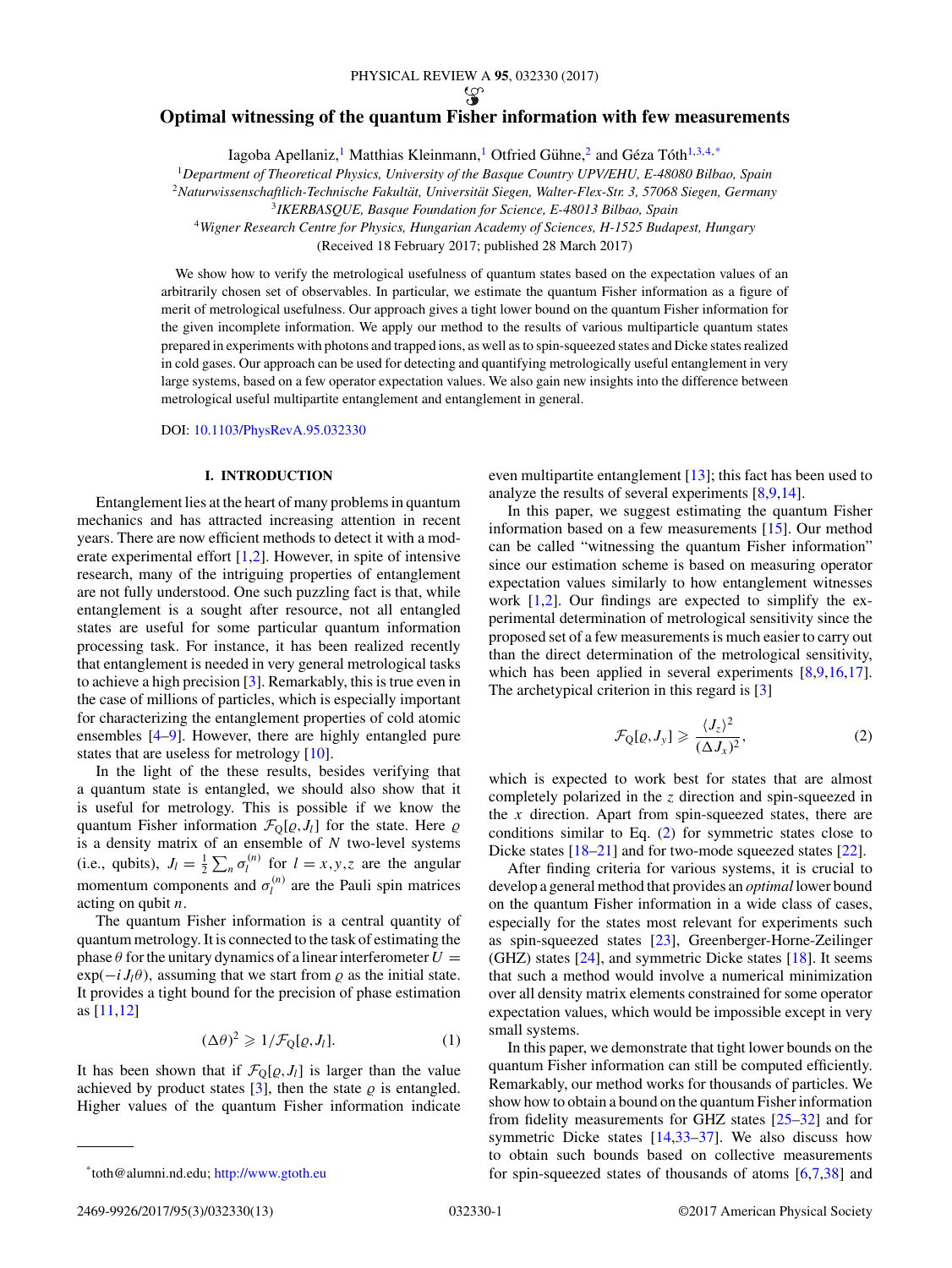<span id="page-1-0"></span>for symmetric Dicke states prepared recently in cold gases [\[8](#page-11-0)[,39–41\]](#page-12-0). We stress that the method is very general and needs only the expectation values of a set of operators chosen by the experimenter. Then it provides a tight lower bound on the quantum Fisher information.

Due to the relation between the quantum Fisher information and entanglement mentioned above, our method can also be used for entanglement detection and quantification based on an arbitrary set of operator expectation values in very large systems. So far, methods that can be used for large systems, such as spin-squeezing inequalities [\[42–44\]](#page-12-0), work only for a specific set of observables. In addition, methods that can quantify entanglement based on the expectation values of an arbitrary set of observables, such as semidefinite programming [\[45–47\]](#page-12-0), work only for small systems.

The paper is organized as follows. In Sec.  $II$ , we show how to bound the quantum Fisher information based on the knowledge of some operator expectation values. In Sec. [III,](#page-2-0) we test our method on theoretical examples in small systems. In Sec. [IV,](#page-4-0) we present calculations for experimental data. Finally, in Sec. [V,](#page-6-0) we discuss how the quantum Fisher information is expected to scale with the particle number in the limit of large particle numbers.

## **II. ESTIMATION OF THE QUANTUM FISHER INFORMATION**

In this section, first we review some important properties of the quantum Fisher information. Then we present our method for estimating it based on a few measurements.

# **A. Entanglement quantification with the quantum Fisher information**

In Sec. [I,](#page-0-0) we mentioned briefly, how quantum Fisher information connects quantum metrology and entanglement theory. In more detail, the bounds on the quantum Fisher information make it possible to detect metrologically useful entanglement. It has been shown that if

$$
\mathcal{F}_{Q}[\varrho, J_{l}] > (k-1)N, \tag{3}
$$

where  $k$  is an integer, then the state has a better metrological performance than any state with at most  $(k - 1)$ –particle entanglement, hence it possesses at least *k*-particle metrologically useful entanglement  $[3,13]$ . We can immediately see that a perfect *N*-particle GHZ state possesses metrologically useful *N*-particle entanglement. Based on the ideas above, it is possible to use the quantum Fisher information for entanglement detection [\[8,9,14\]](#page-11-0).

Let us analyze the condition, Eq.  $(3)$ , further. A simple calculation shows that for a tensor product of  $(k - 1)$ –particle GHZ states the two sides of Eq. (3) are equal. Hence, a state is detected by Eq. (3) if it performs better than a state in which all particles are in GHZ states of  $(k - 1)$  particles. For instance, if in an experiment with 10 000 particles we detect five-particle metrologically useful entanglement, then the state is better metrologically than a tensor product of 2500 four-particle GHZ states. Based on this example, it is easy to see that the requirements for metrologically useful *k*-particle entanglement are much stricter than for general *k*-particle entanglement.

#### B. Estimation of a general function of  $\rho$

First, we review a method that can be used to find a lower bound on a convex function  $g(\rho)$  based on only a single operator expectation value  $w = \langle W \rangle_{\rho} = \text{Tr}(W \rho)$ . Theory tells us that a tight lower bound can be obtained as [\[48–50\]](#page-12-0)

$$
g(\varrho) \geqslant \mathcal{B}(w) := \sup_{r} [rw - \hat{g}(rW)],\tag{4}
$$

where  $\hat{g}$  is the Legendre transform, in this context defined as

$$
\hat{g}(W) = \sup_{\varrho} \left[ \langle W \rangle_{\varrho} - g(\varrho) \right]. \tag{5}
$$

Equation (4) has been applied to entanglement measures [\[49,50\]](#page-12-0). Since those are defined as convex roofs over all possible decompositions of the density matrix, it is sufficient to carry out the optimization in Eq. (4) for pure states only. However, still an optimization over a general pure state, i.e., over many variables, has to be carried out, which is practical only for small systems.

Based on this method, we would like to estimate the quantum Fisher information, which is strongly connected to entanglement, while it also has a clear physical meaning in metrological applications. As the first step, we note that  $\mathcal{F}_{\text{Q}}[\varrho, J_l]$  can be obtained as a closed formula with  $\varrho$  and  $J_l$ [\[12\]](#page-11-0), however, this is a highly nonlinear expression which would make the computation of the Legendre transform very demanding. A key point in our approach is using a very recent finding showing that  $\mathcal{F}_{Q}[\varrho, J_{l}]$  is the convex roof of  $4(\Delta J_{y})^{2}$ [\[51\]](#page-12-0), and hence the optimization may be carried out only for pure states. With this, however, we are still facing an optimization problem that cannot be solved numerically for system sizes relevant for quantum metrology.

We now arrive at our first main result. We show that, for the quantum Fisher information, Eq. (5) can be rewritten as an optimization over a *single* real parameter.

*Observation 1.* The quantum Fisher information can be estimated using the Legendre transform

$$
\hat{\mathcal{F}}_{Q}(W) = \sup_{\mu} \{ \lambda_{\max} [W - 4(J_{l} - \mu)^{2}] \}, \tag{6}
$$

where  $\lambda_{\text{max}}(A)$  denotes the maximal eigenvalue of A.

*Proof.* Based on the previous discussion, we can rewrite the right-hand side of Eq.  $(5)$  for our case as

$$
\hat{\mathcal{F}}_{Q}(W) = \sup_{\Psi} \left[ \left\langle W - 4J_{l}^{2} \right\rangle_{\Psi} + 4\langle J_{l} \rangle_{\Psi}^{2} \right]. \tag{7}
$$

Equation (7) is quadratic in the operator expectation values. It can be rewritten as an optimization linear in the operator expectation values as

$$
\hat{\mathcal{F}}_{Q}(W) = \sup_{\Psi,\mu} \left[ \left\langle W - 4J_{l}^{2} \right\rangle_{\Psi} + 8\mu \langle J_{l} \rangle_{\Psi} - 4\mu^{2} \right], \quad (8)
$$

which can be reformulated as Eq. (6). At the extremum, the derivative with respect to  $\mu$  must be 0, hence at the optimum  $\mu = \langle J_l \rangle_{\Psi}$ . This also means that we have to test  $\mu$  values in the interval  $-N/2 \le \mu \le N/2$  only.

In this paper, we use Eq.  $(6)$  to calculate the Legendre transform [\[52\]](#page-12-0). The full optimization problem to be solved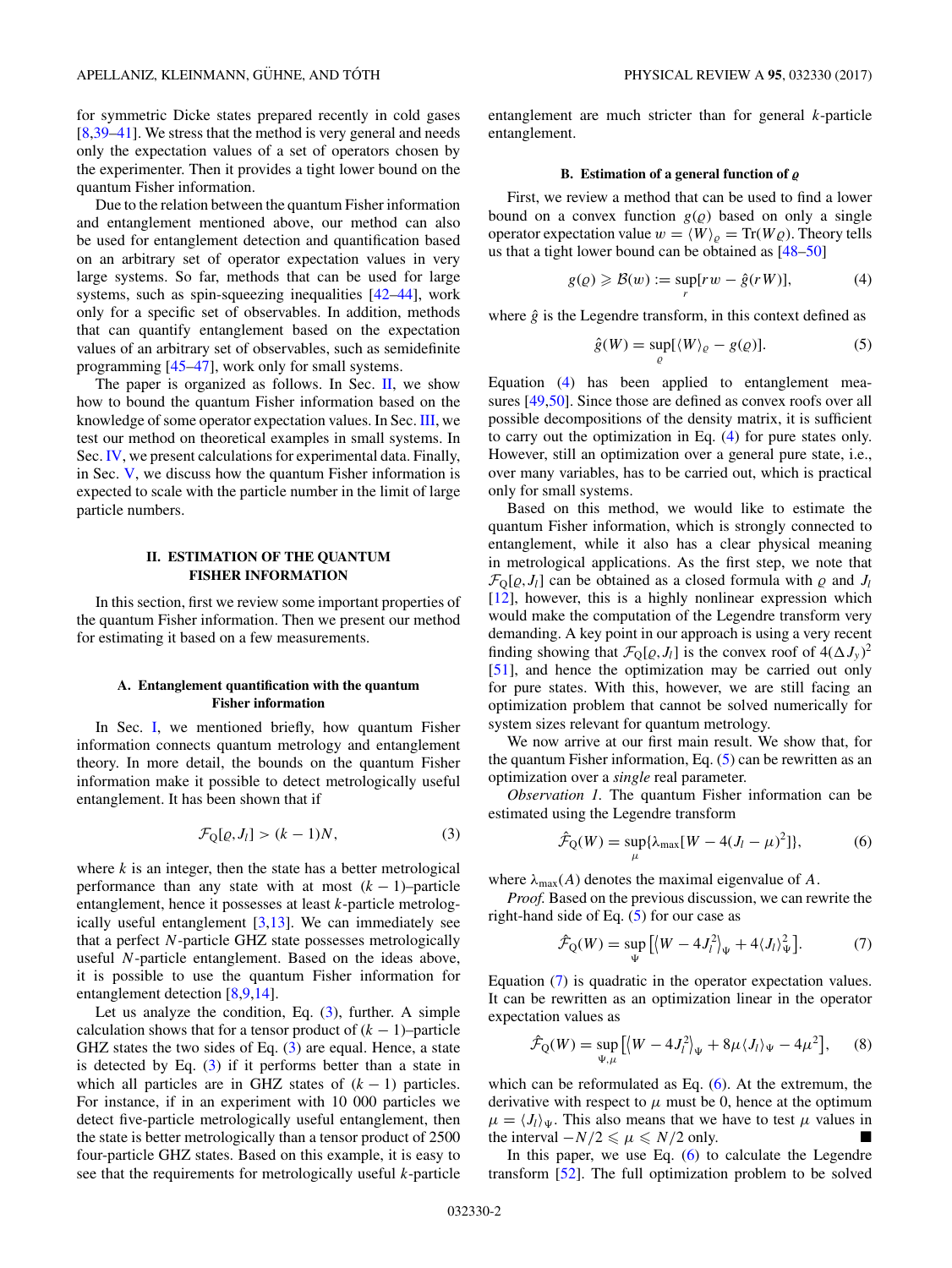<span id="page-2-0"></span>consists of Eq. [\(6\)](#page-1-0) and Eq. [\(4\)](#page-1-0) with the substitutions  $g(\rho)$  =  $\mathcal{F}_{\mathbb{Q}}[\varrho, J_l]$  and  $\hat{g}(W) = \hat{\mathcal{F}}_{\mathbb{Q}}(W)$ .

We want to stress the generality of our findings beyond the linear interferometers covered in this article. For nonlinear interferometers [\[53–58\]](#page-12-0), the phase  $\theta$  must be estimated in a unitary dynamics  $U = \exp(-iA\theta)$ , where *A* is not a sum of single spin operators and, hence, is different from the angular momentum components. Using Observation 1, we can obtain lower bounds for the corresponding quantum Fisher information  $\mathcal{F}_{Q}[\varrho, A]$  if we replace  $J_{l}$  with  $A$  in Eq. [\(6\)](#page-1-0).

## **C. Measuring several observables**

We now consider the estimation of the quantum Fisher information based on several expectation values. We can generalize the method described by Eqs. [\(4\)](#page-1-0) and [\(5\)](#page-1-0) for measuring several observables  $W_k$  as [\[49\]](#page-12-0)

$$
\mathcal{F}_{\mathbf{Q}}[\varrho, J_{y}] \geqslant \sup_{r_{1}, r_{2}, \dots, r_{K}} \left[ \sum_{k=1}^{K} r_{k} w_{k} - \hat{\mathcal{F}}_{\mathbf{Q}} \left( \sum_{k=1}^{K} r_{k} W_{k} \right) \right], \quad (9)
$$

where  $w_k = \langle W_k \rangle_{\rho}$ . As we can see, we now have several parameters  $r_k$ . Combining Eq.  $(9)$  with the Legendre transform  $(6)$ , we arrive at the formula

$$
\mathcal{F}_{\text{Q}}[\varrho, J_{l}] \geqslant \sup_{\{r_{k}\}} \Bigg[ \sum_{k} r_{k} w_{k} - \sup_{\mu} \lambda_{\max}(M) \Bigg], \qquad (10)
$$

where

$$
M = \sum_{k} r_{k} W_{k} - 4(J_{l} - \mu)^{2}.
$$
 (11)

Since  $\hat{\mathcal{F}}_{Q}(\sum_{k} r_{k}W_{k})$  is a convex function in  $r_{k}$ , in Eq. (10) the quantity to be maximized in  $r_k$  is concave [\[48\]](#page-12-0). Thus, we can easily find the maximum with the gradient method. If we do not find the optimal  $r_k$ , then we underestimate the real bound. Hence, we will still have a valid lower bound. This does not hold for the optimization over  $\mu$ . The function to be optimized is not a convex function of  $\mu$ , and not finding the optimal  $\mu$ leads to overestimating the bound. Thus, great care must be taken when optimizing over  $\mu$ .

## **III. EXAMPLES**

In this section, we show how to use our method to estimate the quantum Fisher information based on fidelity measurements, as well as collective measurements.

#### **A. Exploiting symmetries**

When making calculations for quantum systems with an increasing number of qubits, we soon run into difficulties when computing the largest eigenvalue in Eq. [\(6\)](#page-1-0). The reason is that for *N* qubits, we need to handle  $2^N \times 2^N$  matrices, hence we are limited to systems of 10–15 qubits.

We can obtain bounds for much larger particle numbers if we restrict ourselves to the symmetric subspace [\[59\]](#page-12-0). This approach can give optimal bounds for many systems, such as Bose-Einstein condensates of two-state atoms, which are in a symmetric multiparticle state. The bound computed for the symmetric subspace might not be correct for general states.



FIG. 1. (a) Fidelity vs lower bound on the quantum Fisher information for GHZ states of *N* qubits. The quantum Fisher information is 0 if the fidelity is less than 0*.*5*.* (b) The same, but for Dicke states with  $N = 6$  (solid line) and  $N = 40$  (dashed line).

Finally, it is important to note that if the operator *W* is permutationally invariant and the eigenstate with the maximal eigenvalue of the matrix in Eq.  $(6)$  is nondegenerate, then the two bounds coincide, as shown in Appendix [B.](#page-7-0)

### **B. Fidelity measurements**

Let us examine the case where *W* is a projector onto a pure quantum state. First, we consider GHZ states [\[24\]](#page-11-0). We choose  $W = |GHZ\rangle\langle GHZ|$ , hence  $\langle W \rangle$  is equal to  $F_{GHZ}$ , the fidelity with respect to the GHZ state. Based on knowing  $F_{GHZ}$ , we would like to estimate  $\mathcal{F}_Q[\varrho, J_z]$ .

*Observation 2.* A sharp lower bound on the quantum Fisher information with the fidelity  $F_{GHZ}$  is given by

$$
\frac{\mathcal{F}_{\text{Q}}[\varrho, J_z]}{N^2} \geq \begin{cases} (1 - 2F_{\text{GHZ}})^2 & \text{if } F_{\text{GHZ}} > 1/2, \\ 0 & \text{if } F_{\text{GHZ}} \leq 1/2. \end{cases} \tag{12}
$$

The proof is based on carrying out the optimization described above analytically and can be found in Appendix [A](#page-6-0) [\[60\]](#page-12-0). Equation (12) is plotted in Fig.  $1(a)$ . Note that the bound on the quantum Fisher information normalized by  $N^2$  in Eq. (12) is independent of the number of particles. Moreover, the bound is 0 for  $F_{\text{GHZ}} \leq 0.5$ . This is consistent with the fact that for the product state  $|111...11\rangle$  we have  $F_{\text{GHZ}} = 1/2$ , while  $\mathcal{F}_{\text{Q}}[\varrho, J_z] = 0.$ 

Next, let us consider symmetric Dicke states. An *N*-qubit symmetric Dicke state is given as

$$
\left| \mathcal{D}_N^{(m)} \right\rangle = \binom{N}{m}^{-\frac{1}{2}} \sum_k \mathcal{P}_k(|1\rangle^{\otimes m} \otimes |0\rangle^{\otimes (N-m)}),\tag{13}
$$

where the summation is over all the different permutations of the product state having  $m$  particles in the  $|1\rangle$  state and  $(N - m)$  particles in the  $|0\rangle$  state.

From the point of view of metrology, we are interested mostly in the symmetric Dicke state for even *N* and  $m = \frac{N}{2}$ . This state is known to be highly entangled  $[61,62]$  and allows for Heisenberg limited interferometry [\[63\]](#page-12-0). In the following, we omit the superscript giving the number of  $|1\rangle$ 's and use the notation

$$
|\mathcal{D}_N\rangle \equiv \Big| \mathcal{D}_N^{(\frac{N}{2})} \Big| \tag{14}
$$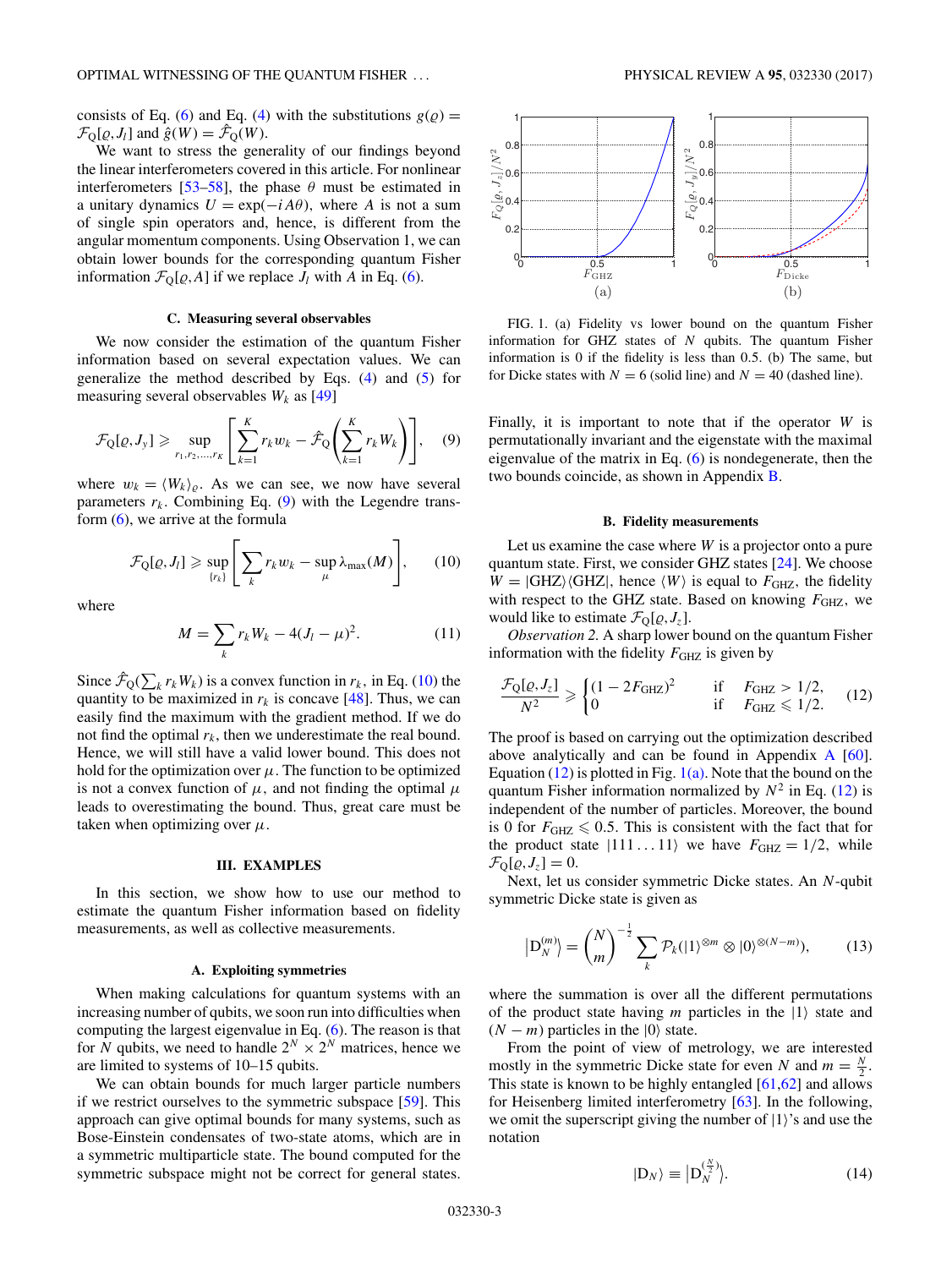<span id="page-3-0"></span>The witness operator that can be used for noisy Dicke states is  $W = |D_N\rangle \langle D_N|$ , hence for the expectation value of the witness it is just the fidelity with respect to Dicke states, i.e.,  $\langle W \rangle = F_{\text{Dicke}}$ . In Fig. [1\(b\),](#page-2-0) we plot the results for Dicke states of various numbers of qubits. Now the normalized curve is not the same for all particle numbers.  $F_{\text{Dicke}} = 1$ corresponds to  $\mathcal{F}_{Q}[\varrho, J_{y}] = N(N + 2)/2$ . At this point note that for the examples presented above, the quantum Fisher information scales as  $O(N^2)$  if the quantum state has been prepared perfectly, where  $O(x)$  is the usual Landau notation used to describe the asymptotic behavior of a quantity for large *x* [\[13\]](#page-11-0).

Note that estimating  $\mathcal{F}_{Q}[\varrho, J_{y}]$  based on  $F_{\text{Dicke}}$  was possible for 40 qubits in Fig.  $1(b)$ , since we carried out the calculations for the symmetric subspace. For our case, the witness operator *W* is permutationally invariant and it has a nondegenerate eigenstate corresponding to the maximal eigemvalue. Hence, based on the arguments in Sec. [III A](#page-2-0) the bound is valid even for general, i.e., nonsymmetric states. Further calculations for the large-*N* limit are given in Appendix [C.](#page-7-0)

## **C. Spin-squeezed states**

In the case of spin-squeezing, the quantum state has a large spin in the *z* direction but a decreased variance in the *x* direction. By measuring  $\langle J_z \rangle$  and  $(\Delta J_x)^2$  we can estimate the quantum Fisher information by Eq. [\(2\)](#page-0-0). However, this formula does not necessarily give the best lower bound for all values of the collective observables. With our approach we can find the best bound.

To give a concrete example, we choose  $W_1 = J_z$ ,  $W_2 = J_x^2$ , and  $W_3 = J_x$  for the operators to be measured. We change  $w_1$ and  $w_2$  in some interval. We also require that  $w_3 = 0$ , since we assume that the mean spin points in the *z* direction [\[64\]](#page-12-0). This is reasonable since in most spin-squeezing experiments we know the direction of the mean spin.

Our results are shown in Fig.  $2(a)$ . We chose  $N = 4$ particles since for small *N* the main features of the plot are clearly visible. The white areas correspond to nonphysical combinations of expectation values. States at the boundary can be obtained as ground states of  $H_{\text{bnd}}^{(\pm)}(\mu) = \pm J_x^2 - \mu J_z$ (Appendix [D\)](#page-8-0). In Fig.  $2(a)$ , the state fully polarized in the *z* direction, an initial state for spin-squeezing experiments, corresponds to point P. The Dicke state, [\(14\)](#page-2-0), corresponds to point D [\[65\]](#page-12-0). Spin-squeezing makes  $(\Delta J_x)^2$  decrease, while  $\langle J_z \rangle$  also decreases somewhat. Hence, at least for small squeezing, it corresponds to moving down from point P towards point D on the boundary of the plot, while the metrological usefulness is increasing. Below the dashed line  $\mathcal{F}_{\text{Q}}[\varrho, J_{y}]/N > 1$ , hence the state possesses metrologically useful entanglement [\[3\]](#page-11-0). The equal mixture of  $|000...00\rangle_x$ and  $|111 \dots 11\rangle_x$  corresponds to point M, with  $\mathcal{F}_Q[\varrho_M, J_y] =$ *N.* Finally, the completely mixed state corresponds to point C. It cannot be used for metrology, hence  $\mathcal{F}_Q[\varrho_C, J_y] = 0$ .

We now compare the difference between our bound and Eq. [\(2\)](#page-0-0). First, we consider the experimentally relevant region for which  $(\Delta J_x)^2 < 1$ . We find that for points that are away from the boundary at least by 0*.*01 on the vertical axis, the difference between the two bounds for  $\mathcal{F}_{Q}[\varrho, J_{y}]$  is smaller than  $2 \times 10^{-6}$ . For points at the boundary the difference is



FIG. 2. (a) Optimal lower bound on the quantum Fisher information  $\mathcal{F}_{Q}[\varrho, J_{y}]$  based on collective measurements for spin-squeezing with  $N = 4$ . The mean spin points in the *z* direction. Below the dashed line we have  $\mathcal{F}_{Q}[\varrho, J_{y}]/N > 1$ . For the description of points P, D, M, and C, see the text. (b) Lower bound on  $\mathcal{F}_{Q}[\varrho, J_{y}]$  for  $\langle J_{z} \rangle = 1.5$ and  $(\Delta J_x)^2 = 0.567$ , as a function of  $\langle J_x^4 \rangle$ . The corresponding point in (a) is denoted by a cross. Dashed horizontal line: Lower bound without constraining  $\langle J_x^4 \rangle$ . Dotted horizontal line: Lower bound for states in the symmetric subspace. As shown, an additional constraint or assuming symmetry improves the bound.

somewhat larger but still small; the relative difference is less than 2% (see Appendix [E\)](#page-8-0). Hence, Eq.  $(2)$  practically coincides with the optimal bound for  $(\Delta J_x)^2 < 1$ . We now consider the region in Fig. 2(a) for which  $(\Delta J_x)^2 > 1$ . The difference between the two bounds is now larger. It is largest at point M, for which the bound,  $(2)$ , is 0. Hence, for measurement values corresponding to points close to M, our method could improve formula [\(2\)](#page-0-0). It is important from the point of view of applying our method to spin-squeezing experiments that the bound, [\(2\)](#page-0-0), can be substantially improved even for  $(\Delta J_x)^2 < 1$ if we assume a bosonic symmetry or we measure an additional quantity, such as  $\langle J_x^4 \rangle$  as shown in Fig. 2(b).

#### **D. Dicke states**

In this section, we use our method to find lower bounds on the quantum Fisher information for states close to the Dicke states, [\(14\)](#page-2-0), based on collective measurements. We discuss what operators have to be measured to estimate the metrological usefulness of the state. In Sec. [IV B 2,](#page-5-0) we test our approach for a realistic system with very many particles.

In order to estimate the metrological usefulness of states created in such experiments, we choose to measure  $W_1 = J_x^2$ ,  $W_2 = J_y^2$ , and  $W_3 = J_z^2$  since the expectation values of these operators uniquely define the ideal Dicke state, and they have already been used for entanglement detection [\[39\]](#page-12-0). In cold-gas experiments it is common that the state created is invariant under transformations of the type  $U_z(\phi) = \exp(-i J_z \phi)$  [\[21\]](#page-11-0). For such states  $\langle J_x^2 \rangle = \langle J_y^2 \rangle$ , which we also use as a constraint in our optimization.

Let us demonstrate how our method works in an example for small systems. Figure  $3$  shows the results for  $N = 6$  particles for symmetric states for which

$$
\left\langle J_x^2 + J_y^2 + J_z^2 \right\rangle = \frac{N}{2} \left( \frac{N}{2} + 1 \right) =: \mathcal{J}_N. \tag{15}
$$

It can be seen that the lower bound on the quantum Fisher information is the largest for  $\langle J_z^2 \rangle = 0$ . It reaches the value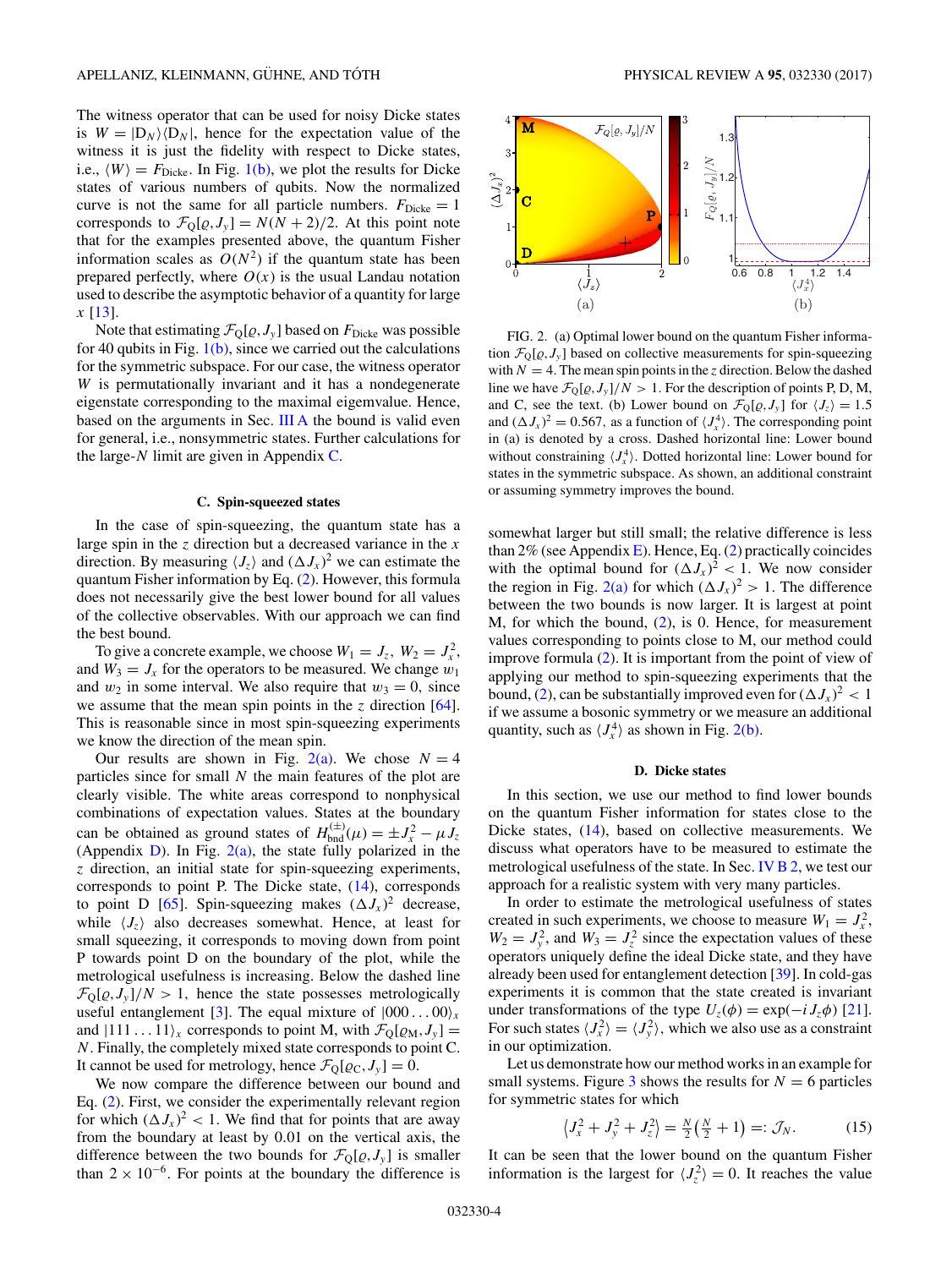<span id="page-4-0"></span>

FIG. 3. Optimal lower bound on the quantum Fisher information for symmetric states close to Dicke states for  $N = 6$ .

corresponding to the ideal Dicke state,  $N(N + 2)/2 = 24$ . It is remarkable that the state is also useful for metrology if  $\langle J_z^2 \rangle$  is very large. In this case  $\langle J_x^2 \rangle$  and  $\langle J_y^2 \rangle$  are smaller than  $\langle J_z^2 \rangle$ , and this cigar-shaped uncertainty ellipse can be used for metrology.

## **IV. CALCULATIONS FOR EXPERIMENTAL DATA**

In this section, we use our method to find tight lower bounds on the quantum Fisher information based on experimental data. First, we determine the quantum Fisher information for several experiments in photons and trapped ions creating GHZ states and Dicke states, in which the fidelity has been measured [\[14,27](#page-11-0)[,29–36,66–68\]](#page-12-0). Our method is much simpler than obtaining the quantum Fisher information from the density matrix [\[14\]](#page-11-0) or estimating it from a metrological procedure [\[8\]](#page-11-0). Second, we obtain a bound on the quantum Fisher information for a spin-squeezing experiment with thousands of particles [\[7\]](#page-11-0). Based on numerical examples, we see that the bound,  $(2)$ , is close to optimal even if the state is not completely polarized. Assuming symmetry or knowing additional expectation values can improve the bound [\(2\)](#page-0-0). Finally, we also obtain the bound for the quantum Fisher information for a recent experiment with Dicke states [\[39\]](#page-12-0). The estimate of the precision based on considering the particular case where  $\langle J_z^2 \rangle$  is measured for parameter estimation [\[21\]](#page-11-0) is close to the optimal bound computed by our method.

### **A. Few-particle experiments**

We now estimate the quantum Fisher information based on the fidelity with respect to Dicke states and GHZ states for several experiments with photons and trapped cold ions, following the ideas in Sec.  $IIIB$ . Our results are summarized in Table I. For the experiments aiming to create Dicke states, the lower bound on  $\mathcal{F}_{Q}[\varrho, J_{y}]/N^2$  is shown, while for the experiments with GHZ states we estimate  $\mathcal{F}_{Q}[\varrho, J_{z}]/N^{2}$ . In [\[29,36\]](#page-12-0) several logical qubits are stored in a particle, but in the rest of the experiments only a single qubit. Reference [32] describes experiments with 2–14 ions, of which we analyze the 8-qubit and 10-qubit GHZ sates. Finally, for the experiment in Ref. [\[66\]](#page-12-0) we used the fidelity estimated using reasonable

TABLE I. Fidelity values and the corresponding bounds on the quantum Fisher information for several experiments with Dicke states and GHZ states. For experiments targeting Dicke states, bounds on  $\mathcal{F}_{\text{Q}}[\varrho, J_y]/N^2$  are listed. The maximal value of this quantity is 0.75 and 0.67 for  $N = 4$  and  $N = 6$ , respectively. For experiments with GHZ states, bounds on  $\mathcal{F}_{Q}[\varrho, J_{z}]/N^2$  are shown, and in this case, the maximal value is 1*.*

| Physical<br>system | Targeted<br>quantum<br>state      | Fidelity                                        | $rac{\mathcal{F}_Q}{N^2} \geqslant$ | Ref. No.           |
|--------------------|-----------------------------------|-------------------------------------------------|-------------------------------------|--------------------|
| <b>Photons</b>     | $ D_4\rangle$                     | $0.844 \pm 0.008$                               | $0.358 \pm 0.011$                   | $\lceil 33 \rceil$ |
|                    |                                   | $0.78 \pm 0.005$                                | $0.281 \pm 0.059$                   | [36]               |
|                    |                                   | $0.8872 \pm 0.0055$                             | $0.420 \pm 0.009$                   | [14]               |
|                    |                                   | $0.873 \pm 0.005$                               | $0.351 \pm 0.006$                   | [69]               |
|                    | $ D_6\rangle$                     | $0.654 \pm 0.024$                               | $0.141 \pm 0.019$                   | $\left[34\right]$  |
|                    |                                   | $0.56 \pm 0.02$                                 | $0.0761 \pm 0.012$                  | $\left[35\right]$  |
| Photons            | $ GHZ_4\rangle$                   | $0.840 \pm 0.007$                               | $0.462 \pm 0.019$                   | $\left[27\right]$  |
|                    | $ GHZ_5\rangle$                   | 0.68                                            | 0.130                               | [66]               |
|                    | $ GHZ_8\rangle$                   | $0.59 \pm 0.02$                                 | $0.032 \pm 0.016$                   | [67]               |
|                    | $ GHZ_8\rangle$                   | $0.776 \pm 0.006$                               | $0.305 \pm 0.013$                   | $\lceil 29 \rceil$ |
|                    | $ GHZ_{10}\rangle$                | $0.561 \pm 0.019$                               | $0.015 \pm 0.011$                   | [29]               |
| Trapped ions       | $ GHZ_3\rangle$                   | $0.89 \pm 0.03$                                 | $0.608 \pm 0.097$                   | $\lceil 30 \rceil$ |
|                    | $ {\rm GHZ}_4\rangle$             | $0.57 \pm 0.02$                                 | $0.020 \pm 0.013$                   | [31]               |
|                    | $GHZ_6$                           | $\geqslant 0.509 \pm 0.004$ 0.0003 $\pm$ 0.0003 |                                     | [68]               |
|                    | $ GHZ_8\rangle$                   | $0.817 \pm 0.004$                               | $0.402 \pm 0.010$                   | $\left[32\right]$  |
|                    | $\langle \text{GHZ}_{10} \rangle$ | $0.626 \pm 0.006$                               | $0.064 \pm 0.006$                   | $\left[32\right]$  |

assumptions discussed in that paper, while the worst-case fidelity is lower.

We can compare our estimate to the quantum Fisher information of the state for the experiment in Ref. [\[14\]](#page-11-0), where the quantum Fisher information for the density matrix was obtained as  $\mathcal{F}_{Q}[\varrho, J_{y}]/N^2 = (10.326 \pm 0.093)/N^2 =$  $(0.6454 \pm 0.0058)$ . As reported in Table I, this value is larger than the one we obtained, however, it was calculated by knowing the entire density matrix, while our bound is obtained from the fidelity alone.

### **B. Many-particle experiments**

So far, we have studied the quantum state of few particles. Next we turn to experiments with very many particles, in which a fidelity measurement is not practical. In such systems, the quantum Fisher information must be estimated based on collective measurements.

By far the most relevant quantum states in many-particle experiments are spin-squeezed states, which can be used to increase the precision in magnetometry and in atomic clocks [\[42\]](#page-12-0). We also discuss Dicke states, since they have been realized in several experiments [\[8,](#page-11-0)[39–41\]](#page-12-0). Dicke states realized in cold gases are the focus of our attention, since they can be used for high-precision interferometry [\[63\]](#page-12-0).

## *1. Spin-squeezing experiment*

We now use our method to find lower bounds on the quantum Fisher information for a recent spin-squeezing experiment in cold gases, following the ideas in Sec. [III C.](#page-3-0) With it we show that the lower bound given in Eq. [\(2\)](#page-0-0) is close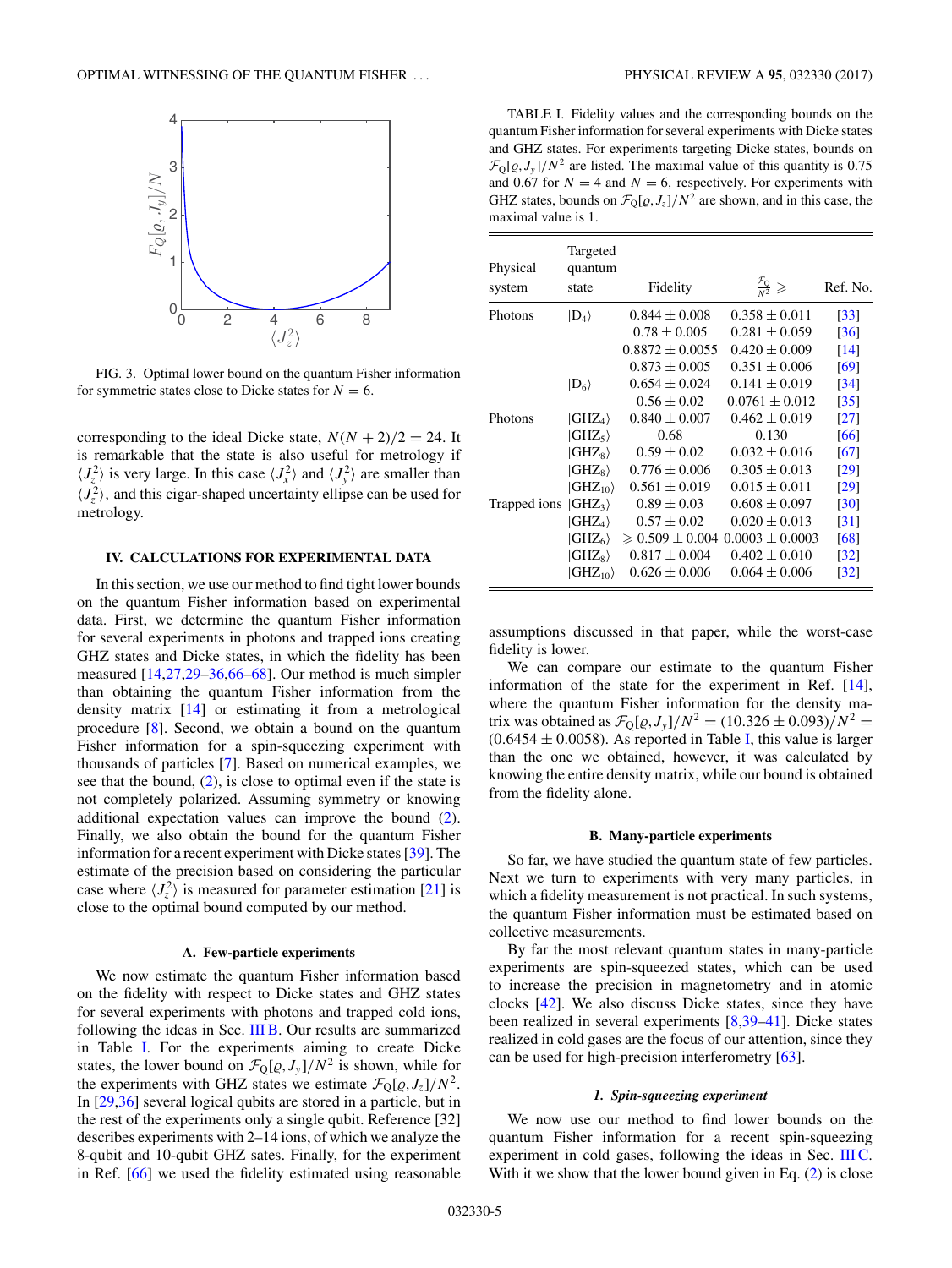<span id="page-5-0"></span>to optimal in this case. We also demonstrate that we can carry out calculations for real systems.

In particular, for our calculations we use the data from the spin-squeezing experiment in Ref. [\[7\]](#page-11-0). The particle number is  $N = 2300$ , and the spin-squeezing parameter, defined as

$$
\xi_s^2 = N \frac{(\Delta J_x)^2}{\langle J_z \rangle^2},\tag{16}
$$

has the value  $\xi_s^2 = -8.2$  dB =  $10^{-8.2/10} = 0.1514$ . The spin length  $\langle J_z \rangle$  has been close to maximal. In our calculations, we choose

$$
\langle J_z \rangle = \alpha \frac{N}{2},\tag{17}
$$

where we test our method with various values for *α.* For each  $\alpha$ , we use a value for  $(\Delta J_x)^2$  such that we get the experimentally obtained spin-squeezing parameter, (16). Moreover, we assume that  $\langle J_x \rangle = 0$ , as the *z* direction was the direction of the mean spin in the experiment. Based on Eq. [\(2\)](#page-0-0), the bound for the quantum Fisher information is obtained as

$$
\frac{\mathcal{F}_Q[\varrho_N, J_y]}{N} \geqslant \frac{1}{\xi_s^2} = 6.605,\tag{18}
$$

where  $\rho_N$  is the state of the system in the experiment satisfying Eqs. (16) and (17). We carry out the calculations for symmetric states. This way we obtain a lower bound on the quantum Fisher information, which we denote  $\mathcal{B}_{sym}(\langle J_z \rangle_{\varrho_N}, \langle J_x^2 \rangle_{\varrho_N})$ . As mentioned in Sec. [III B,](#page-2-0) we could obtain a bound for the quantum Fisher information that is valid even for general, not necessarily symmetric states if the matrix in Eq. [\(6\)](#page-1-0) had nondegenerate eigenvalues. This is not the case for the spinsqueezing problem. However, we still know that the bound obtained with our calculations restricted to the symmetric subspace cannot be smaller than the optimal bound for general states,  $\mathcal{B}(\langle J_z \rangle_{\varrho_N}, \langle J_x^2 \rangle_{\varrho_N})$ . On the other hand, we know that bound [\(2\)](#page-0-0) cannot be larger than the optimal bound for general states. These relations can be summarized as

$$
\mathcal{B}_{sym}(\langle J_z \rangle_{\varrho_N}, \langle J_x^2 \rangle_{\varrho_N}) \geqslant \mathcal{B}(\langle J_z \rangle_{\varrho_N}, \langle J_x^2 \rangle_{\varrho_N})
$$
\n
$$
\geqslant \frac{\langle J_z \rangle_{\varrho_N}^2}{(\Delta J_x)_{\varrho_N}^2}, \tag{19}
$$

where on the right-hand side of Eq.  $(19)$  there is just the bound in Eq. [\(2\)](#page-0-0).

Our calculations lead to

$$
\mathcal{B}_{sym}\left(\langle J_z\rangle_{\varrho_N},\langle J_x^2\rangle_{\varrho_N}\right) = 6.605\tag{20}
$$

for almost completely polarized spin-squeezed states with  $\alpha =$ 0.85, as well as for not fully polarized ones with  $\alpha = 0.5$ . That is, based on numerics, the left-hand side and the righthand side of Eq. (19) seem to be equal. This implies that the lower bound,  $(2)$ , for the quantum Fisher information is optimal for the system. In Appendix  $G$ , Sec. 1, the details of the calculations are given, and we also show examples where we can improve the bound,  $(2)$ , with our approach, if symmetry is assumed.

#### *2. Experiment creating Dicke states*

We now present our calculations for an experiment aimed at creating Dicke states in cold gases [\[39\]](#page-12-0). The basic ideas are

similar to the ones explained in Sec. [III D](#page-3-0) for small systems. The experimental data are  $N = 7900$ ,  $\langle J_z^2 \rangle_N = 112 \pm 31$ ,  $\langle J_x^2 \rangle_N = \langle J_y^2 \rangle_N = 6 \times 10^6 \pm 0.6 \times 10^6$ , where the subscript *N* refers to the experimentally created *N*-particle state  $\varrho_N$  [\[21\]](#page-11-0). Applying some simple transformations, we can obtain a lower bound on  $F_{\mathbb{Q}}[\varrho_N, J_y]$  for this very large number of particles, even for general, nonsymmetric systems.

For many particles we can make calculations directly only in the symmetric subspace. Thus, we transform the collective quantities such that they are compatible with symmetric states, i.e., they have to fulfill

$$
\left\langle J_x^2 \right\rangle_{\text{sym},N} + \left\langle J_y^2 \right\rangle_{\text{sym},N} + \left\langle J_z^2 \right\rangle_{\text{sym},N} = \mathcal{J}_N,\tag{21}
$$

where  $\mathcal{J}_N$  is given in Eq. [\(15\)](#page-3-0). This can be done by multiplying all the second moments by the same number as

$$
\langle J_l^2 \rangle_{\text{sym},N} = \gamma \langle J_l^2 \rangle_N,\tag{22}
$$

where  $l = x, y, z$ , and we defined the coefficient

$$
\gamma = \frac{\mathcal{J}_N}{\left\langle J_x^2 + J_y^2 + J_z^2 \right\rangle_N}.
$$
\n(23)

For a symmetric state,  $\gamma = 1$ . In practice, we have  $\gamma < 1$ , but close to 1*.* From this we can see that there are no symmetric states that are compatible with the experimentally observed expectation values. This is the reason why we needed to apply the transformation (22).

Next, based on the ideas of Sec. IIID, we calculate the lower bound on the quantum Fisher information for symmetric systems, which we denote  $\mathcal{B}_{\text{sym},N}(\langle J_x^2 \rangle_{\text{sym},N}, \langle J_y^2 \rangle_{\text{sym},N}, \langle J_z^2 \rangle_{\text{sym},N}).$ 

Finally, to obtain the results for the original, nonsymmetric case, we need the following observation.

*Observation 3.* For the bounds for the original system and the symmetric system, respectively, the inequality

$$
\mathcal{B}_N \leqslant \frac{1}{\gamma} \mathcal{B}_{\text{sym},N} \tag{24}
$$

holds, where  $\gamma$  is given in Eq. (23). Here, for brevity we have omitted the arguments of  $\mathcal{B}_N$  and  $\mathcal{B}_{sym,N}$ .

*Proof.* For our proof we need to know that for an *N*qubit singlet state  $\varrho_{singlet,N}$  the relations  $\langle J_l^2 \rangle_{\varrho_{singlet,N}} = 0$  hold for  $l = x, z, y$ . Due to the well-known inequality for the quantum Fisher information  $\mathcal{F}_{Q}[\varrho_{singlet,N}, J_{l}] \leq 4(\Delta J_{l})^2$ , we have  $\mathcal{F}_{Q}[\varrho_{singlet,N}, J_{y}] = 0$ . In other words, the singlet is not useful for metrology with linear interferometers.

Let us now consider the mixture

$$
\tilde{\varrho}_N = \left(1 - \frac{1}{\gamma}\right) \varrho_{\text{singlet},N} + \frac{1}{\gamma} \varrho_{\text{sym},N},\tag{25}
$$

where  $\varrho_{sym,N}$  is a symmetric state having the second moments  $\langle J_l^2 \rangle_{sym,N}$ . We can easily see from Eq. (22) that for the state  $\tilde{\varrho}_N$ , we have  $\langle J_l^2 \rangle_{\tilde{\varrho}_N} = \langle J_l^2 \rangle_N$ . In other words,  $\tilde{\varrho}_N$  has the same values for the second moments that have been measured experimentally.

We can relate the bound for general systems to the quantum Fisher information for symmetric systems as

$$
\mathcal{B}_N \leqslant \mathcal{F}_Q[\tilde{\varrho}_N, J_y] = \frac{1}{\gamma} \mathcal{F}_Q[\varrho_{sym,N}, J_y]. \tag{26}
$$

The inequality in Eq. (26) holds because our bound cannot be larger than the quantum Fisher information of state  $\tilde{\varrho}_N$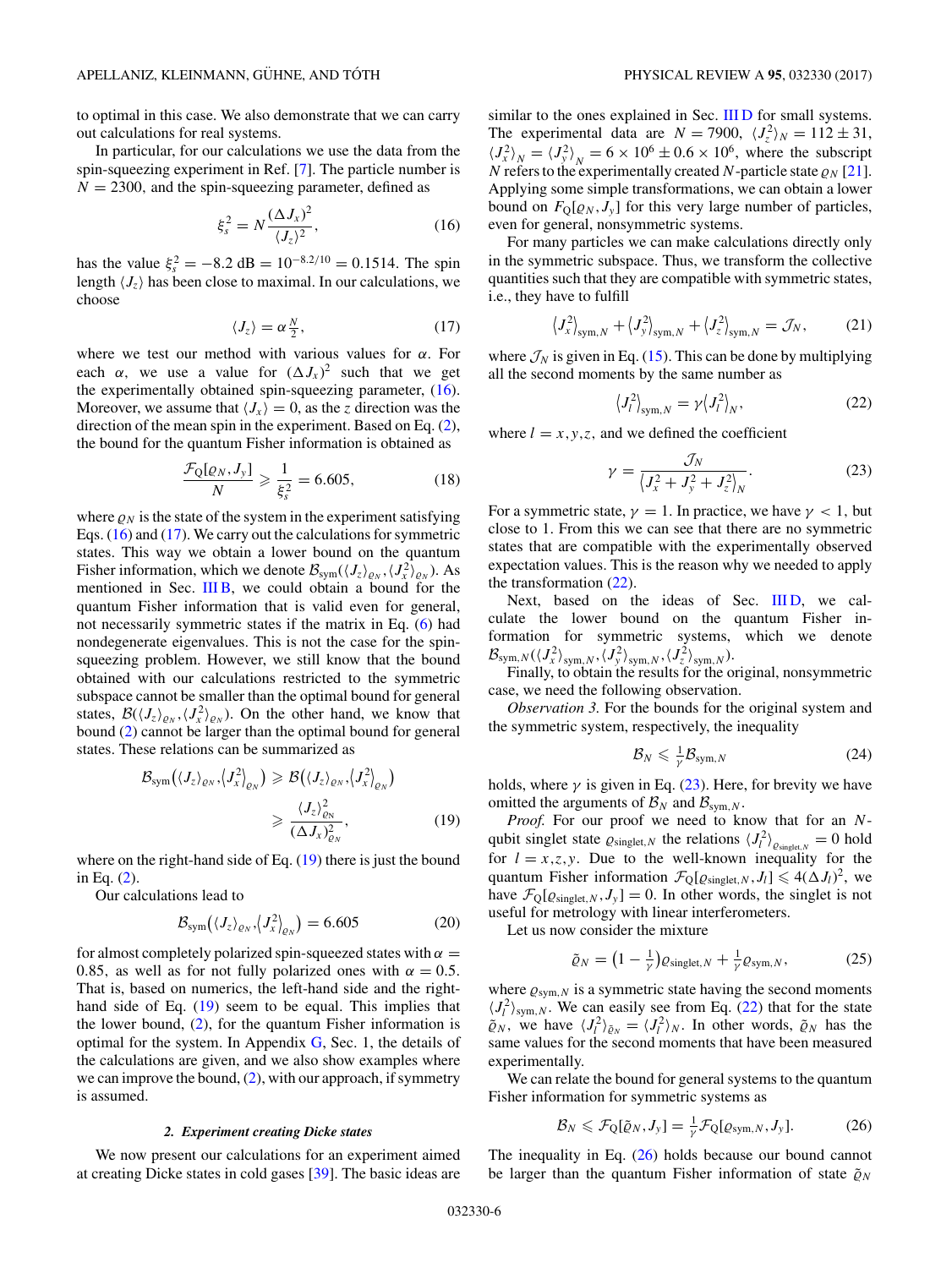<span id="page-6-0"></span>having the expectation values  $\langle J_l^2 \rangle_N$ . The equality in Eq. [\(26\)](#page-5-0) is due to the fact that both  $\tilde{\varrho}_N$  and  $J_y$  can be written as a block-diagonal matrix of blocks corresponding to different eigenvalues of  $J_x^2 + J_y^2 + J_z^2$ . Moreover,  $\varrho_{singlet,N}$  and  $\varrho_{sym,N}$ have nonzero elements in different blocks. Then we can use the general formula [\[70\]](#page-12-0)

$$
\mathcal{F}_{Q}[\bigoplus_{k} p_{k}\varrho_{k}, \bigoplus_{k} A_{k}] = \sum_{k} p_{k}\mathcal{F}_{Q}[\varrho_{k}, A_{k}], \qquad (27)
$$

where  $\rho_k$  are density matrices with a unit trace and  $\sum_k p_k =$ 1*.*

Extensive numerics for small systems show that Eq. [\(24\)](#page-5-0) is very close to an equality, hence it can be used as a basis for making calculations for nonsymmetric states. In this way, we arrive at the bound for the experimental system,

$$
\frac{\mathcal{B}_N}{N} \approx 2.94. \tag{28}
$$

The "≈" sign is used referring to the fact that we assume that the inequality in Eq.  $(26)$  is close to being saturated. The details of the calculations are given in Appendix  $G$ , Sec. 2.

It is instructive to compare the value,  $(28)$ , to the one obtained in Ref. [\[21\]](#page-11-0), where the metrological usefulness has been estimated based on the second and fourth moments of the collective angular momentum components, and assuming that  $\langle J_z^2 \rangle$  is used for parameter estimation. The result implies that  $\mathcal{F}_{Q}[\varrho_{N}, J_{y}]/N \ge 3.3$ . Our result in Eq. (28) is somewhat smaller, as we did not use the knowledge of the fourth moment, only the second moments. The closeness of the two results is a strong argument for the correctness of our calculations.

# **V.** SCALING OF  $\mathcal{F}_{\mathbb{Q}}[\varrho, J_i]$  WITH  $N$

Recent important works examine the scaling of the quantum Fisher information with the particle number for metrology under the presence of decoherence [\[71\]](#page-12-0). They consider the quantum Fisher information defined for nonunitary, noisy evolution. They find that for small *N* it is close to the value obtained considering coherent dynamics. Hence, even the Heisenberg scaling,  $O(N^2)$ , can be reached. However, if N is sufficiently large, then, due to the decoherence during the parameter estimation, the quantum Fisher information scales as  $O(N)$ .

In contrast, we do not consider the usefulness of a quantum state in some noisy metrological process, but we estimate the quantum Fisher information assuming a perfect unitary dynamics. Hence, the quantum Fisher information can be smaller than what we expect ideally only due to imperfect state preparation [\[72\]](#page-12-0). We can even find simple conditions for the state preparation that lead to a Heisenberg scaling. Based on Eq. [\(12\)](#page-2-0), if one could realize quantum states  $\rho_N$ such that  $F_{GHZ}(\rho_N) \geq 0.5 + \epsilon$  for  $N \to \infty$  for some  $\epsilon > 0$ , then we would reach  $\mathcal{F}_{Q}[\varrho_{N}, J_{z}] = O(N^{2})$ . Strong numerical evidence suggests that a similar relation holds for the fidelity  $F_{\text{Dicke}}$  and  $\mathcal{F}_{\text{Q}}[\varrho_N, J_y]$ , but with a smaller threshold value for *F*<sub>Dicke</sub> (see Appendix [C\)](#page-7-0). From another point of view, our method can estimate  $\mathcal{F}_{Q}[\varrho, J_{z}]$  for large particle numbers, while a direct measurement of the metrological sensitivity considerably underestimates it.

## **VI. CONCLUSIONS**

We have reported a general method to estimate the metrological usefulness of quantum states based on a few measurements, such as measurements of the fidelity or some collective observables. We tested our approach on extensive experimental data from photonic and cold-gas experiments and demonstrated that it works even for the case of thousands of particles [\[73\]](#page-12-0). In the future, it would be interesting to use our method to test the optimality of various recent formulas giving a lower bound on the quantum Fisher information [\[19,22\]](#page-11-0). Another important question is how to improve the lower bounds on the quantum Fisher information in various experiments by using the knowledge of further operator expectation values.

## **ACKNOWLEDGMENTS**

We thank S. Altenburg, F. Fröwis, R. Demkowicz-Dobrzański, P. Hyllus, J. Kołodińsky, O. Marty, M.W. Mitchell, M. Modugno, L. Pezze, L. Santos, A. Smerzi, I. Urizar-Lanz, and G. Vitagliano for stimulating discussions. We thank the organizers, M. Oberthaler and P. Treutlein, and the participants of the 589. Heraeus-Seminar on "Continuous Variable Entanglement in Atomic Systems" for scientific exchange. We acknowledge the support of the EU (ERC Starting Grant 258647/GEDENTQOPT, ERC Consolidator Grant 683107/TempoQ, CHIST-ERA QUASAR, Marie Curie CIG 293993/ENFOQI, COST Action CA15220), the Spanish Ministry of Economy, Industry and Competitiveness and the European Regional Development Fund FEDER through Grant No. FIS2015-67161-P (MINECO/FEDER), the Basque Government (Project No. IT986-16), the OTKA (Contract No. K83858), the UPV/EHU program UFI 11/55, the FQXi Fund (Grant No. FQXi-RFP-1608), and the DFG (Forschungsstipendium KL 2726/2-1, Project "Precise and efficient characterization of multi-qubit quantum states and gates with trapped ions").

## **APPENDIX A: PROOF OF OBSERVATION 2**

In this section, using Eqs.  $(4)$  and  $(6)$ , we obtain analytically a tight lower bound on the quantum Fisher information based on the fidelity with respect to the GHZ state,  $F_{GHZ}$ . The calculation that we have to carry out is computing the bound,

$$
\mathcal{B}(F_{\text{GHZ}}) = \sup_{r} \{ r F_{\text{GHZ}} - \sup_{\mu} [\lambda_{\text{max}}(M_{\text{GHZ}})] \},\tag{A1}
$$

where

$$
M_{\text{GHZ}} = r|\text{GHZ}\rangle\langle\text{GHZ}| - 4(J_z - \mu)^2 \mathbb{1}.\tag{A2}
$$

We make our calculations in the  $J_z$  basis, which is defined with the 2<sup>*N*</sup> basis vectors  $b_0 = (00...000), b_1 = (00...001),$  $b_2 = |00...010\rangle, \ldots, b_{(2^N-2)} = |11...110\rangle, \text{ and } b_{(2^N-1)} =$  $|11 \dots 111\rangle$ . It is easy to see that the matrix,  $(A2)$ , is almost diagonal in the  $J<sub>z</sub>$  basis. To be more specific, it can then be written as

$$
M_{\text{GHZ}} = M_{2 \times 2} \oplus D, \tag{A3}
$$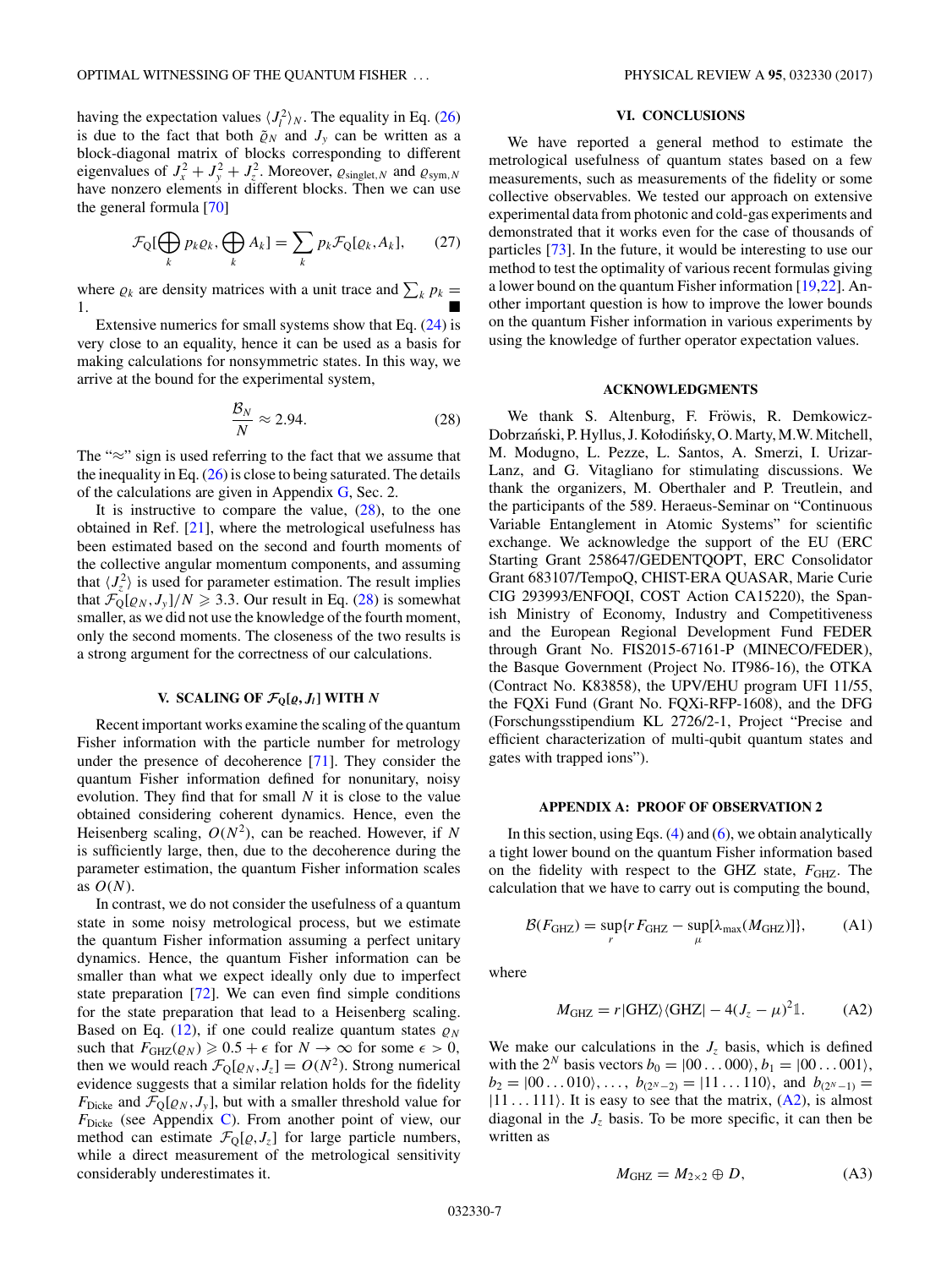<span id="page-7-0"></span>where ⊕ denotes the direct sum and

$$
M_{2\times 2} = \begin{pmatrix} \frac{r}{2} - 4(\frac{N}{2} - \mu)^2 & \frac{r}{2} \\ \frac{r}{2} & \frac{r}{2} - 4(\frac{N}{2} + \mu)^2 \end{pmatrix}
$$
 (A4)

is given in the  ${b_0,b_{(2^N-1)}\}$  basis, while *D* is a diagonal matrix given in the basis of the rest of the  $b_k$  vectors as

$$
D_k = -4(\langle b_k | J_z | b_k \rangle - \mu)^2 \tag{A5}
$$

for  $k = 1, 2, \ldots, (2^N - 2)$ . This means that  $M_{\text{GHZ}}$  can be diagonalized as

diag[
$$
\lambda_+, \lambda_-, D_1, D_2, \ldots, D_{(2^N-2)}]
$$
, (A6)

where the two eigenvalues of  $M_{2\times 2}$  are

$$
\lambda_{\pm} = \frac{r}{2} - N^2 - 4\mu^2 \pm \sqrt{16\mu^2 N^2 + \frac{r^2}{4}}.
$$
 (A7)

Next, we show a way that can simplify our calculations considerably. As indicated in Eq.  $(A1)$ , we have to look for the maximal eigenvalue of  $M_{\text{GHZ}}$  and then optimize it over  $\mu$ . We exchange the order of the two steps, that is, we look for the maximum of each eigenvalue over  $\mu$  and then find the maximal one. Clearly, based on Eq.  $(A5)$  we obtain

$$
\sup_{\mu} D_k = 0,\tag{A8}
$$

since we can always choose a value for  $\mu$  that makes  $D_k = 0$ , while it is clear that it cannot be positive. Thus, the maximal eigenvalue, maximized also over  $\mu$ , can be obtained as

$$
\sup_{\mu}[\lambda_{\max}(M_{\text{GHZ}})] := \max[0, \sup_{\mu}(\lambda_{+})]
$$
  
= 
$$
\begin{cases} 0 & \text{if } r < 0, \\ \frac{r}{2} + \frac{r^{2}}{16N^{2}} & \text{if } 0 \leq r \leq 4N^{2}, \\ -N^{2} + r & \text{if } r > 4N^{2}, \end{cases}
$$
(A9)

where we did not have to look for the maximum of  $\lambda$  over  $\mu$ since clearly  $\lambda_+ \geq \lambda_-$ . Finally, we have to substitute Eq. (A9) into Eq. [\(A1\)](#page-6-0) and carry out the optimization over*r,* considering  $F_{\text{GHZ}} \in [0,1]$ . This way we arrive at Eq. [\(12\)](#page-2-0).

## **APPENDIX B: CALCULATIONS IN THE SYMMETRIC SUBSPACE**

In this section, we prove an important fact, which can be used to simplify our calculations.

*Observation 4.* If a permutationally invariant *N*-qubit Hamiltonian *H* has a nondegenerate ground state, then the ground state is in the symmetric subspace if  $N > 2$ . An analogous statement holds for the maximal eigenvalue.

*Proof.* This is a well-known fact; we give a proof only for completeness. Let  $|\Psi\rangle$  denote the nondegenerate ground state. This is at the same time the  $T = 0$  thermal ground state, hence it must be a permutationally invariant pure state. For such states  $S_{kl} |\Psi\rangle \langle \Psi | S_{kl} = |\Psi\rangle \langle \Psi |$ , where  $S_{kl}$  is the swap operator exchanging qubits *k* and *l.* Based on this, it follows that  $S_{kl}|\Psi\rangle = c_{kl}|\Psi\rangle$  and  $c_{kl} \in \{-1, +1\}$ . There are three possible cases to consider.

(i) All  $c_{kl} = +1$ . In this case, for all permutation operators  $\Pi_i$  we have

$$
\Pi_j|\Psi\rangle = |\Psi\rangle,\tag{B1}
$$

since any permutation operator  $\Pi_i$  can be constructed as  $\Pi_i$  =  $S_{k_1l_1} S_{k_2l_2} S_{k_3l_3} S_{k_ml_m}$ , where  $m \geq 1$ . Equation (B1) means that the state  $|\Psi\rangle$  is symmetric.

(ii) All  $c_{kl} = -1$ . This means that the state is antisymmetric, however, such a state exists only for  $N = 2$  qubits.

(iii) Not all  $c_{kl}$  are identical to each other. In this case, there must be  $k_+$ ,  $l_+$ ,  $k_-$ ,  $l_-$  such that

$$
S_{k+l_{+}}|\Psi\rangle = +|\Psi\rangle,
$$
  
\n
$$
S_{k-l_{-}}|\Psi\rangle = -|\Psi\rangle.
$$
 (B2)

Let us assume that  $k_+$ ,  $l_+$ ,  $k_-$ , and  $l_-$  are indices different from each other. In this case,  $|\Psi'\rangle = S_{k+k-} S_{l+l-} |\Psi\rangle$  is another ground state of Hamiltonian *H* such that

$$
S_{k+l_{+}}|\Psi'\rangle = -|\Psi'\rangle,
$$
  
\n
$$
S_{k-l_{-}}|\Psi'\rangle = +|\Psi'\rangle.
$$
 (B3)

Comparing Eq. (B2) and Eq. (B3) we can conclude that  $|\Psi'\rangle \neq$  $|\Psi\rangle$ , while due to the permutational invariance of *H* we must have  $\langle \Psi | H | \Psi \rangle = \langle \Psi' | H | \Psi' \rangle$ . Thus,  $| \Psi \rangle$  is not a nongenerate ground state. Let us now see what happens if  $k_{+}$ ,  $l_{+}$ ,  $k_{-}$ , and *l*<sup>−</sup> are not all different from each other. The proof works in an analogous way for the only nontrivial case,  $k_{+} = k_{-}$ , when  $S_{k+k-} = \mathbb{1}.$ 

Hence, if  $N > 2$ , then only (i) is possible and  $|\Psi\rangle$  must be symmetric.

# **APPENDIX C: ESTIMATING THE QUANTUM FISHER INFORMATION BASED ON THE FIDELITY WITH RESPECT TO DICKE STATES**

In this section, we show that if the fidelity with respect to the Dicke state, [\(C3\)](#page-8-0), is larger than a bound, then  $\mathcal{F}_Q[\varrho, J_y] > 0$ . Moreover, Fig. [1\(b\)](#page-2-0) shows that the lower bound on  $\mathcal{F}_{Q}[\rho, J_{y}]$ as a function of the fidelity  $F_{\text{Dicke}}$  normalized by  $N^2$  is not the same curve for all *N*. In this section, we demonstrate with numerical evidence that the lower bound normalized by  $N^2$ collapses to a nontrivial curve for large *N*.

As the first step, let us consider the state completely polarized in the *y* direction,

$$
|\Psi_y\rangle = |1\rangle_y^{\otimes N}.
$$
 (C1)

State (C1) does not change under a rotation around the *y* axis, hence  $\mathcal{F}_{Q}[\varrho, J_{y}] = 0$ . Its fidelity with respect to the Dicke state,  $(14)$ , is

$$
F_{\text{Dicke}}(|\Psi_y\rangle) = \frac{1}{2^N} {N \choose N/2} \approx \sqrt{\frac{2}{\pi N}}.
$$
 (C2)

From the convexity of the bound on the quantum Fisher information in  $F_{\text{Dicke}}$ , it immediately follows that for  $F_{\text{Dicke}}$ smaller than Eq. (C2) the optimal lower bound on  $\mathcal{F}_{Q}[\varrho, J_{y}]$ will give 0. For the examples shown in Fig.  $1(b)$ , this fidelity limit is 0.3125 and 0.1254 for  $N = 6$  and  $N = 40$ , respectively.

Next, we examine what happens if the fidelity is larger than Eq.  $(C2)$ .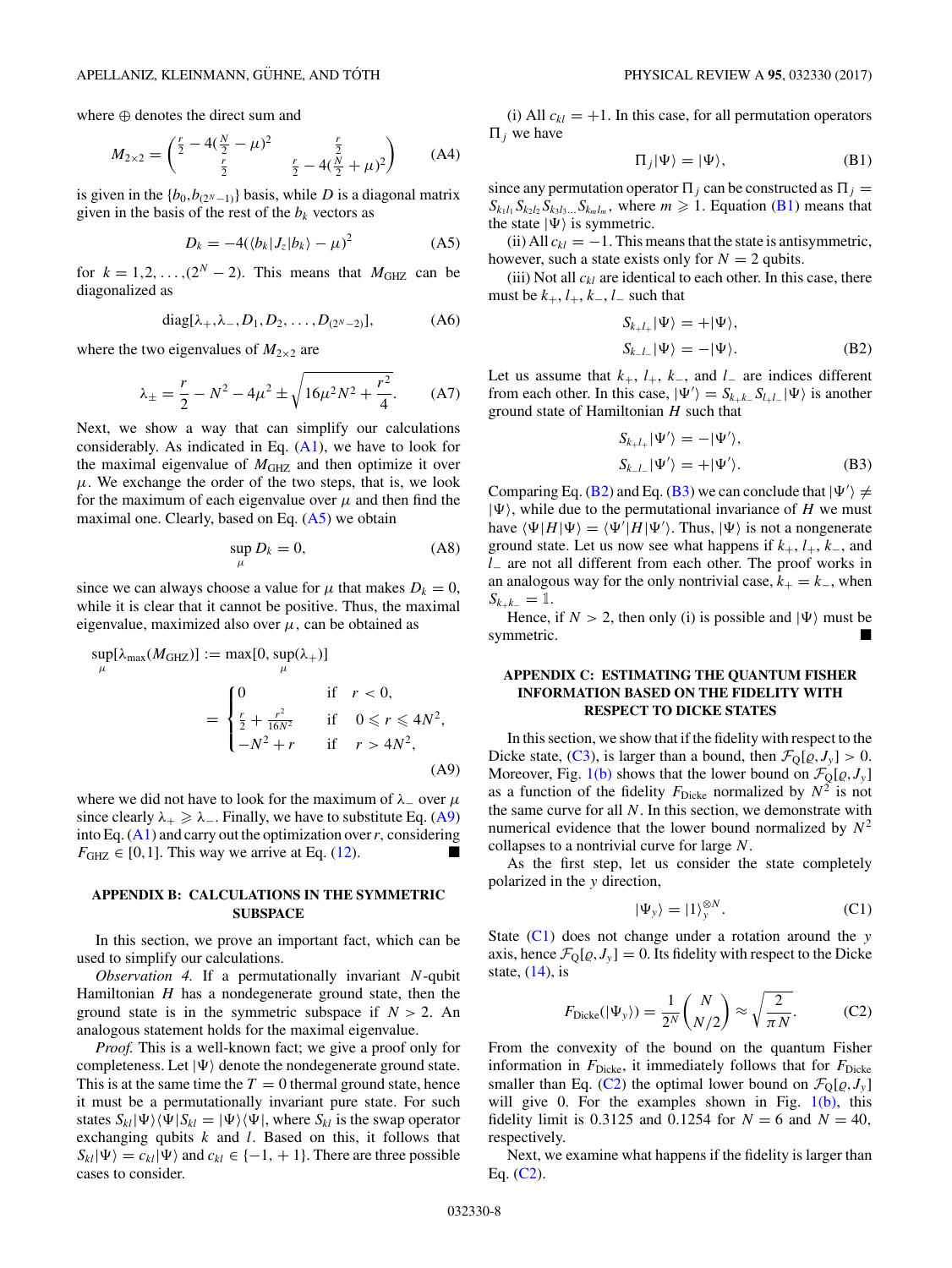<span id="page-8-0"></span>

FIG. 4. The lower bound on  $\mathcal{F}_{Q}[\varrho, J_{y}]$ , denoted  $\mathcal{B}(F_{\text{Dicke}})$ , for various particle numbers, for  $F_{\text{Dicke}} = 0.2$  (diamonds),  $F_{\text{Dicke}} = 0.5$ (circles), and  $F_{\text{Dicke}} = 0.7$  (triangles). For  $F_{\text{Dicke}} = 0.2$  the calculated values times 10 are shown, for better visibility.

Observation 5. If for some state  $\rho$  we have

$$
F_{\text{Dicke}}(Q) \equiv \text{Tr}(|D_N\rangle\langle D_N|Q) > F_{\text{Dicke}}(|\Psi_y\rangle),\tag{C3}
$$

then  $\mathcal{F}_{Q}[\varrho, J_{y}] > 0$ . [State  $|D_{N}\rangle$  is given in Eq. [\(14\)](#page-2-0), and  $F_{\text{Dicke}}(\vert \Psi_{\nu} \rangle)$  is given in Eq. [\(C2\)](#page-7-0).]

*Proof.* We have to determine the maximum for  $F_{\text{Dicke}}(\rho)$  for states that are not useful for metrology, i.e.,  $\mathcal{F}_{Q}[\varrho, J_{y}] = 0$ . We know that  $\mathcal{F}_{Q}[\varrho, J_{y}]$  is the convex roof of  $4(\Delta J_{y})^2$  [\[51\]](#page-12-0). Hence, if we have a mixed state for which  $\mathcal{F}_{\mathbb{Q}}[\varrho, J_{y}] = 0$ , then it can always be decomposed into the mixture of pure states  $|\Psi_k\rangle$  for which  $\mathcal{F}_0[\Psi_k, J_\nu] = 0$ . As a consequence, the extremal states of the set of states for which  $\mathcal{F}_Q[\varrho, J_y] = 0$  are pure states, and we can restrict our search for pure states. The optimization problem we have to solve can be given as

$$
\max_{|\Psi\rangle: \mathcal{F}_{Q}([\Psi), J_{y}]=0} |\langle \Psi | D_{N} \rangle|^{2}.
$$
 (C4)

Pure states  $|\Psi\rangle$  for which  $\mathcal{F}_{Q}[|\Psi\rangle, J_{y}] = 0$  must be invariant under  $U_{\phi} = \exp(-i J_{y} \phi)$  for any  $\phi$ . Such states are the eigenstates of  $J_y$ . In order to maximize the overlap with the Dicke state  $|D_N\rangle$  in Eq. (C4), we have to look for symmetric eigenstates of  $J_v$ . These are the Dicke states in the *y* basis  $|D_N^{(m)}\rangle_y$ . [See Eq. [\(13\)](#page-2-0).] In order to proceed, we have to write down  $|D_N^{(m)}\rangle_y$  in the *z* basis. Then, using the formula

$$
\sum_{k} {n \choose k} {n \choose q-k} (-1)^k = \begin{cases} {n \choose q/2} (-1)^{q/2} & \text{for even } N, \\ 0 & \text{for odd } N, \end{cases}
$$
 (C5)

one finds that the squared overlap is given by

$$
\left| \left\langle \mathbf{D}_{N}^{(N/2)} \middle| \mathbf{D}_{N}^{(m)} \right\rangle_{\mathbf{y}} \right|^{2} = \begin{cases} \frac{\binom{N/2}{m/2}^{2} \binom{N}{N/2}}{2^{N} \binom{N}{m}} & \text{for even } N, \\ 0 & \text{for odd } N, \end{cases}
$$
 (C6)

which is maximal for  $m = 0$ .

Next, we examine the behavior of our lower bound on  $\mathcal{F}_{\text{Q}}[\varrho, J_{y}]$  based on  $F_{\text{Dicke}}$  for large *N*. In Fig. 4, the calculations up to  $N = 500$  present strong evidence that for the fidelity values  $F_{\text{Dicke}} = 0.2, 0.5, \text{ and } 0.8$  the lower bound on the

quantum Fisher information  $\mathcal{F}_Q[Q, J_y]$  has an  $O(N^2)$  scaling. If this is correct, then reaching a fidelity larger than a certain bound for large *N* would imply Heisenberg scaling for the bound on the quantum Fisher information. Note that it is difficult to present similar numerical evidence for small values of *F*Dicke*,* since in that case the bound for the quantum Fisher information is nonzero only for large *N* due to Observation 5.

# **APPENDIX D: BOUNDARY OF PHYSICAL STATES IN THE**  $(\langle J_z \rangle, \langle J_x^2 \rangle)$  **PLANE**

In this section, we discuss how to find the physical region in the  $(\langle J_z \rangle, \langle J_x^2 \rangle)$  plane, which was used to prepare Fig. [2\(a\).](#page-3-0) The physical region must be a convex one, since the set of quantum states is convex and the coordinates depend linearly on the density matrix. Hence, we look for the minimal or maximal  $\langle J_x^2 \rangle$  for a given  $\langle J_z \rangle$  by looking for the ground states of the Hamiltonians [\[59\]](#page-12-0),

$$
H_{\text{bnd}}^{(\pm)}(\mu) = \pm J_x^2 - \mu J_z. \tag{D1}
$$

The points of the boundary can be obtained by evaluating  $\langle J_x^2 \rangle$ and  $\langle J_z \rangle$  for the ground states of Eq. (D1). In particular, the ground states of  $H_{\text{bnd}}^{(+)}$  correspond to boundary points below point P corresponding to the fully polarized state in Fig. [2\(a\).](#page-3-0) The ground states of  $H_{\text{bnd}}^{(-)}$  correspond to boundary points above point P.

For  $0 < \mu < \infty$ , the Hamiltonian  $H_{\text{bnd}}^{(+)}$  has nondegenerate ground states with  $\langle J_x \rangle = 0$ . For even *N*, the ground state of  $H_{\text{bnd}}^{(+)}$  minimizes both  $\langle J_x^2 \rangle$  and  $(\Delta J_x)^2$  for a given  $\langle J_z \rangle$ . For odd *N*, this is not the case for small  $\mu$  [\[59\]](#page-12-0).

On the other hand,  $H_{\text{bnd}}^{(-)}(\mu)$  has doubly degenerate ground states. For the ground-state subspace, we have  $\langle J_x \rangle = 0$ . Hence, for both even *N* and odd *N*, the ground state of  $H_{\text{bnd}}^{(-)}$ maximizes both  $\langle J_x^2 \rangle$  and  $(\Delta J_x)^2$  for a given  $\langle J_z \rangle$ .

# **APPENDIX E: QUANTUM FISHER INFORMATION FOR STATES AT THE BOUNDARY OF THE PHYSICAL REGION IN THE**  $(\langle J_z \rangle, \langle J_x^2 \rangle)$  **PLANE**

We show that, for even *N*, the ground states of  $H_{\text{bnd}}^{(+)}(\mu)$ defined in Eq.  $(D1)$  are close to saturating Eq.  $(2)$ . As a consequence, for the boundary of the physical region in the  $(\langle J_z \rangle, \langle J_x^2 \rangle)$  plane below point P in Fig. [2,](#page-3-0) bound [\(2\)](#page-0-0) is close to the optimal lower bound.

We carry out numerical calculations. Let us denote by  $|\Psi_{\mu}\rangle$  the ground state of  $H_{\text{bnd}}^{(+)}(\mu)$ . Moreover, let us denote the relevant expectation values for this state  $\langle J_x^2 \rangle_\mu$  and  $\langle J_z \rangle_\mu$ . We know that under the constraint  $\langle J_z \rangle = \langle J_z \rangle_\mu$ , the state  $|\Psi_\mu\rangle$ minimizes  $\langle J_x^2 \rangle$ . For  $H_{\text{bnd}}^{(+)}(\mu)$ , the ground state is unique for  $0 < \mu < \infty$ . Thus, there is no other quantum state with the same value for  $\langle J_z \rangle$  and  $\langle J_x^2 \rangle$ .

There is a very important consequence of the uniqueness of the ground state of  $H_{\text{bnd}}^{(+)}(\mu)$  for the lower bound on the quantum Fisher information. We have discussed that our method based on the Legendre transform gives the optimal lower bound for the quantum Fisher information

$$
\mathcal{F}_{Q}[\varrho, J_{y}] \geqslant \mathcal{B}\big(\langle J_{z}\rangle_{\varrho}, \langle J_{x}^{2}\rangle_{\varrho}\big),\tag{E1}
$$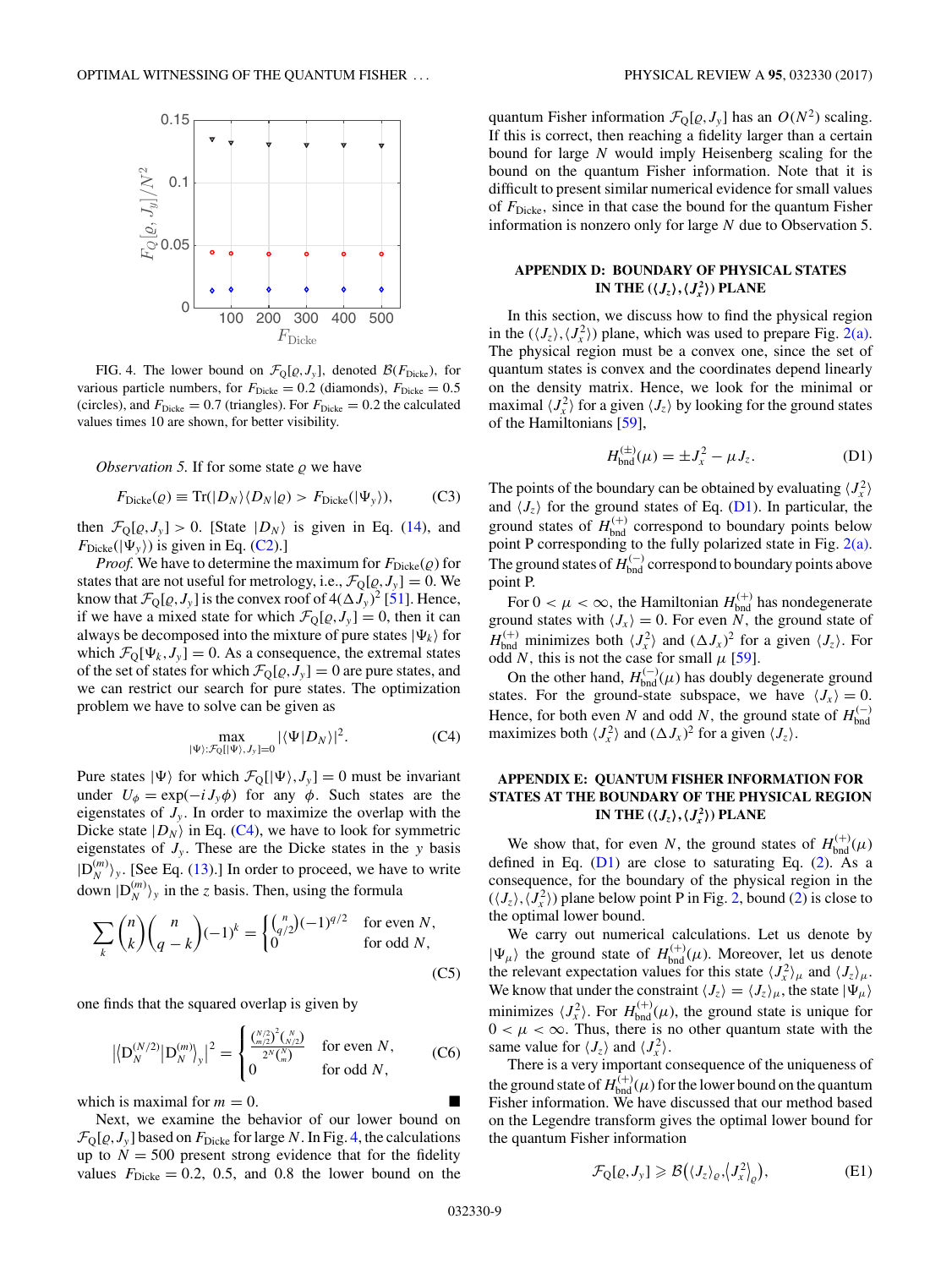<span id="page-9-0"></span>

FIG. 5. Behavior of the bound in Eq. [\(2\)](#page-0-0) for points at the boundary of physical states. The relative difference with respect to the optimal lower bound is plotted for  $N = 4$  (solid line),  $N = 20$  (dashed line), and  $N = 1000$  (dotted line).

where  $B$  denotes the optimal bound. Since there is a unique state corresponding to the boundary points, we must have for the states at the boundary

$$
\mathcal{B}(\langle J_z \rangle_{\mu}, \langle J_x^2 \rangle_{\mu}) = \mathcal{F}_{Q}[\Psi_{\mu}, J_y]. \tag{E2}
$$

Thus, for the boundary points we do not have to compute the lower bound with the method based on the Legendre transform. We can just calculate the right-hand side of Eq. (E2) instead. Since we have a pure state, the quantum Fisher information is proportional to the variance  $\mathcal{F}_{Q}[\varrho, J_{y}] = 4(\Delta J_{y})^{2}$  [\[11\]](#page-11-0).

We add that, for even *N*, state  $|\Psi_{\mu}\rangle$  not only minimizes  $\langle J_x^2 \rangle$  for a given value of  $\langle J_z \rangle$ , but also minimizes  $(\Delta J_x)^2$ , and this state is unique  $(\Delta J_x)^2$  [\[59\]](#page-12-0). Hence, for the points on the boundary of physical states in the  $(\langle J_z \rangle, (\Delta J_x)^2)$  space we have

$$
\mathcal{B}(\langle J_z \rangle_{\mu}, (\Delta J_x)^2_{\mu}) = \mathcal{F}_{Q}[\Psi_{\mu}, J_y], \tag{E3}
$$

where  $\beta$  denotes the optimal bound if the expectation value  $\langle J_z \rangle$  and the variance  $(\Delta J_x)^2$  are constrained. Note that bound (E3) is monotonous in  $(\Delta J_x)^2_{\mu}$  [\[59\]](#page-12-0).

In Fig. 5, we plot the relative difference between the quantum Fisher information of  $|\Psi_{\mu}\rangle$  and the lower bound, [\(2\)](#page-0-0), given as

$$
\frac{\mathcal{F}_{Q}[\Psi_{\mu},J_{y}]-\frac{\langle J_{z}\rangle_{\mu}^{2}}{(\Delta J_{x})_{\mu}^{2}}}{\mathcal{F}_{Q}[\Psi_{\mu},J_{y}]}
$$
(E4)

for various particle numbers. It can be seen that for an almost fully polarized state the difference is small, but even for a state that is not fully polarized the relative difference is smaller than 3% for the particle numbers considered.

## $APPENDIX F: WHY WE CAN ASSUME  $\langle J_x \rangle = 0$  FOR THE$ **DISCUSSION OF SPIN-SQUEEZED STATES**

We show that for the state minimizing  $\mathcal{F}_{Q}[\varrho, J_{y}]$  for given  $\langle J_z \rangle$  and  $\langle J_x^2 \rangle$  we have  $\langle J_x \rangle = 0$ . Hence, if we constrain only  $\langle J_z \rangle$  and  $\langle J_x^2 \rangle$ , then we get the same bound as if we constrained  $\langle J_z \rangle$  and  $\langle J_x^2 \rangle$ , and we used an additional constraint  $\langle J_{\scriptscriptstyle x} \rangle = 0.$ 

For spin-squeezed states, we have to solve the following optimization task. We have to find a tight lower bound on the quantum Fisher information,

$$
\mathcal{F}_{Q}[\varrho, J_{y}] \geqslant \mathcal{B}(\vec{w}_{\varrho}), \tag{F1}
$$

where  $\vec{w}_\varrho = (\langle J_z \rangle_\varrho, \langle J_x^2 \rangle_\varrho, \langle J_x \rangle_\varrho)$ . For any  $\varrho$ , we can define a state  $\varrho_{-} = \sigma_z^{\otimes N} \varrho \sigma_z^{\otimes N}$  for which  $\vec{w}_{\varrho_{-}} = (\langle J_z \rangle_{\varrho}, \langle J_x^2 \rangle_{\varrho}, -\varrho)$  $\langle J_x \rangle_{\rho}$ . The metrological usefulness of  $\rho$  and  $\rho_{-}$  are the same, i.e.,  $\mathcal{F}_{Q}[\varrho, J_{y}] = \mathcal{F}_{Q}[\varrho_{-}, J_{y}]$ . Then, for any  $\varrho$ , we can define a state  $\varrho_0 = \frac{1}{2}(\varrho + \varrho)$  for which we have  $\vec{w}_{\varrho_0} =$  $(\langle J_z \rangle_{\rho}, \langle J_x^2 \rangle_{\rho}, 0)$ . Due to the convexity of the quantum Fisher information,  $\varrho_0$  cannot be better metrologically than  $\varrho$  or  $\varrho_-,$ that is,  $\mathcal{F}_{Q}[\varrho, J_{y}] = \mathcal{F}_{Q}[\varrho_{-}, J_{y}] \geq \mathcal{F}_{Q}[\varrho_{0}, J_{y}].$ 

Since for any  $\rho$  there is a corresponding  $\rho_0$  with the above properties, it follows that  $\mathcal{B}(\vec{v}_\varrho) = \mathcal{B}(\vec{v}_{\varrho-}) \geq \mathcal{B}(\vec{w}_{\varrho_0}) =$  $\mathcal{B}(\langle J_z \rangle_{\rho}, \langle J_x^2 \rangle_{\rho}, 0)$ . Thus, the worst-case bound for given  $\langle J_z \rangle$ and  $\langle J_x^2 \rangle$  is  $\mathcal{B}(\langle J_z \rangle, \langle J_x^2 \rangle, 0)$ . Hence,

$$
\mathcal{B}(\langle J_z \rangle, \langle J_x^2 \rangle) = \mathcal{B}(\langle J_z \rangle, \langle J_x^2 \rangle, \langle J_x \rangle = 0), \tag{F2}
$$

and our claim is proved.

#### **APPENDIX G: MANY-PARTICLE EXPERIMENTS**

In this section, we consider cold-gas experiments creating spin-squeezed states and Dicke states.

## **1. Spin-squeezing experiment**

We now give the details of the calculations described in Sec. [IV B 1.](#page-4-0) We present a simple scheme that we need to handle large systems. We do not make calculations directly for  $N =$ 2300, but we start with smaller systems and make calculations for larger and larger system sizes. This is motivated as follows. First, we can use the output of an optimization for a smaller particle number as an initial guess for a larger particle number. Thus, we need fewer steps for the numerical optimization for large system sizes, which makes our computations faster. Second, while we are able to carry out the calculation for the particle number of the experiment, we also see that we could even extrapolate the results from the results obtained for lower particle numbers. This is useful for future application of our method to very large systems.

The basic idea is that we transform the collective quantities from  $N$  to a smaller particle number  $N'$  using the scaling relation

$$
\langle J_z \rangle = \frac{N'}{2} \alpha,
$$
  

$$
(\Delta J_x)^2 = \xi_s^2 \frac{N'}{4} \alpha^2.
$$
 (G1)

We see that for the scaling we consider, for all  $N'$  the bound in Eq. [\(2\)](#page-0-0) is obtained as

$$
\frac{\mathcal{F}_Q[\varrho_{N'}, J_y]}{N'} \geqslant \frac{1}{\xi_s^2} = 6.605,\tag{G2}
$$

where  $\rho_{N'}$  is a state satisfying Eq. (G1). Let us first take  $\alpha = 0.85$ , which is somewhat lower than the experimental value, however, it helps us to see various characteristics of the method. At the end of the section we also discuss the results for other values of  $\alpha$ . Based on these ideas, we compute the bound  $\mathcal{B}_{sym}(\langle J_z \rangle_{\varrho_{N'}}, \langle J_x^2 \rangle_{\varrho_{N'}})$ , described in Sec. [IV B 1,](#page-4-0) for the quantum Fisher information for an increasing system size *N .*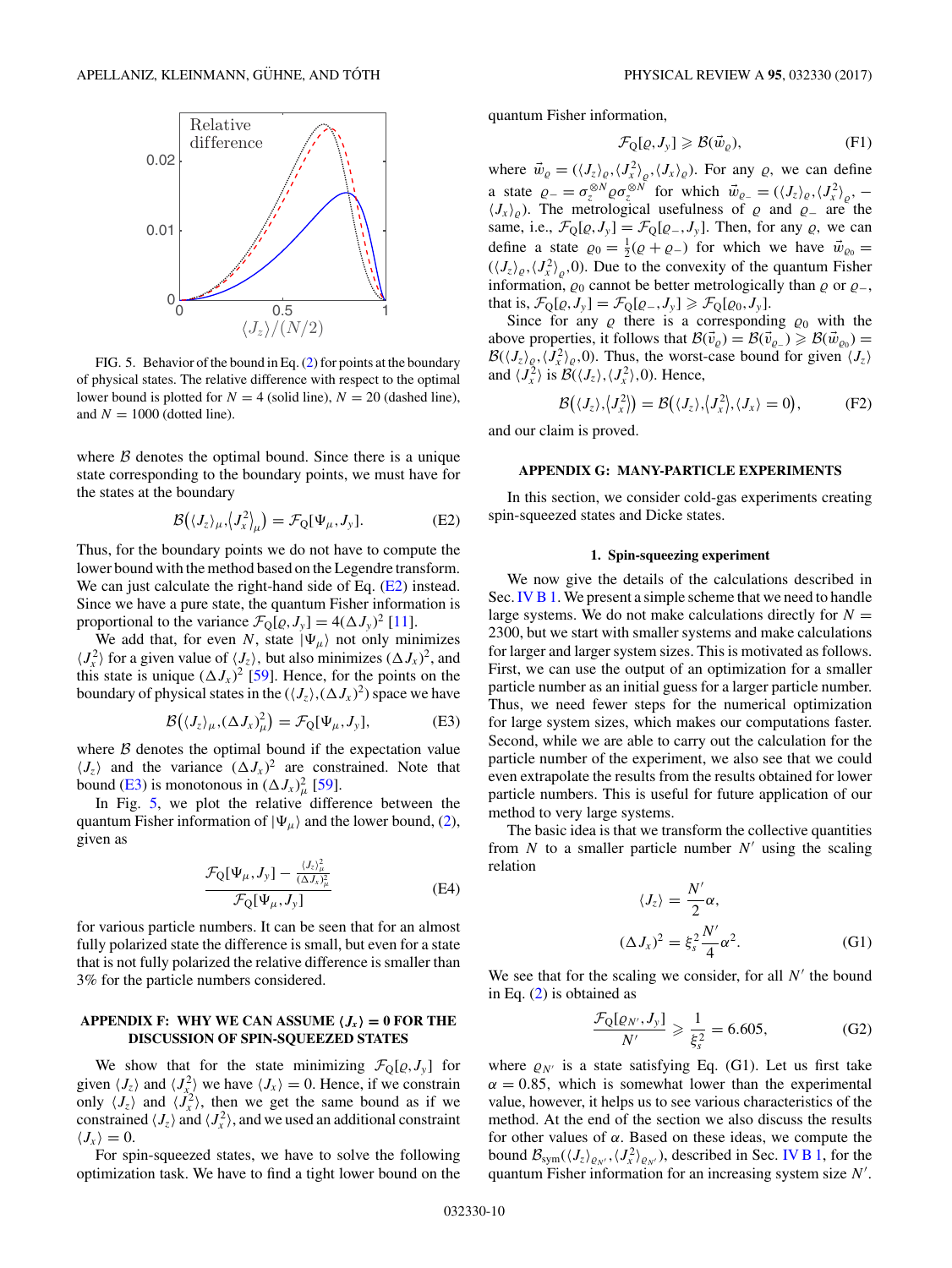<span id="page-10-0"></span>

FIG. 6. Lower bound on the quantum Fisher information based on  $\langle J_z \rangle$  and  $(\Delta J_x)^2$  obtained for different particle numbers, making calculations in the symmetric subspace.  $N = 2300$  corresponds to the spin-squeezing experiment in Ref. [\[7\]](#page-11-0). (a) Almost fully polarized spin-squeezed state. Even for a moderate *N* , the bound is practically identical to the right-hand side of Eq. [\(18\)](#page-5-0). (b) Spin-squeezed state that is not fully polarized. For large *N ,* the bound converges to the right-hand side of Eq. [\(18\)](#page-5-0), represented by the dashed line. In both panels, circles correspond to the results of our calculations, which are connected by straight lines to guide the eye.

The results are shown in Fig.  $6(a)$ . The bound obtained in this way is close to the bound in Eq.  $(18)$  even for small *N'*. For a larger particle number, i.e.,  $N' > 200$ , it is constant and coincides with the bound in Eq.  $(18)$ . This also strongly supports the idea that we could have used the results from small particle numbers to extrapolate the bound for *N.* Since for the experimental particle numbers we obtain that  $B_{sym}(\langle J_z \rangle_{\varrho_N}, \langle J_x^2 \rangle_{\varrho_N})$  equals the bound in [\(2\)](#page-0-0), we find that for  $N' = N$  all three lower bounds in Eq. [\(19\)](#page-5-0) must be equal. Hence, Eq. [\(2\)](#page-0-0) is optimal for the experimental system considered in this section. Besides, these results also present a strong argument for the correctness of our approach.

We now give more details of the calculation. We were able to carry out the optimization up to  $N' = 2300$  with a usual laptop computer using the MATLAB programming language [\[74\]](#page-12-0). We started the calculation for each given particle number with the  $r_k$  parameters obtained for the previous simulation with a smaller particle number.

Let us consider a spin-squeezed state that is not fully polarized and  $\alpha = 0.5$ . In Fig. 6(b), we can see that for small particle numbers we have a bound on  $\mathcal{F}_{Q}[\varrho, J_{y}]$  larger than the one obtained from Eq. [\(2\)](#page-0-0). Thus for this case we could improve bound [\(2\)](#page-0-0) by assuming symmetry. On the other hand, for large particle numbers we approach Eq. [\(2\)](#page-0-0).

After seeing the results of the calculations for  $\alpha = 0.85$ and  $\alpha = 0.5$ , the question arises, what would the result be for larger  $\alpha$ , that is, for even more polarized states? It turns out that if we choose  $\alpha$  larger than 0.85, then the convergence of  $\mathcal{F}_{\text{Q}}[\varrho_{N'}, J_{y}]/N'$  will be even faster than in Fig. 6(a), and for the particle number of the experiment we obtain again that Eq. [\(2\)](#page-0-0) is saturated.

Finally, we add a note on a technical detail. We carried out our calculations with the constraints on  $(\Delta J_x)^2$ , and  $\langle J_z \rangle$ , with the additional constraint  $\langle J_x \rangle = 0$ . For the experimental particle numbers, one can show that our results are valid even if we constrain only  $(\Delta J_x)^2$  and  $\langle J_z \rangle$  and do not use the  $\langle J_x \rangle = 0$ constraint. This way, in principle, we can only get a bound that is equal to or lower than one we obtained before. However, we previously obtained a value identical to the analytical bound, [\(2\)](#page-0-0). The optimal bound cannot be below the analytic bound, since then the analytic bound would overestimate the quantum Fisher information, and it would not be a valid bound. Hence, even an optimization without the  $\langle J_x \rangle = 0$  constraint could not obtain a smaller value than our results.

## **2. Experiment creating Dicke states**

We now give the details for the calculations described in Sec. [IV B 2.](#page-5-0) As in Sec. 1 of this Appendix, we compute the bound for quantum Fisher information for an increasing system size  $N'$ . However, now we are not able to do the calculation for the experimental particle number, and we use extrapolation from the results obtained for smaller particle numbers.

First, we transform the measured second moments to values corresponding to a symmetric system using Eq. [\(22\)](#page-5-0) and Eq. [\(23\)](#page-5-0). For our case,  $\gamma = 1.301$ . In this way, we obtain

$$
\langle J_z^2 \rangle_{sym,N} = 145.69,
$$
  

$$
\langle J_x^2 \rangle_{sym,N} = \langle J_y^2 \rangle_{sym,N} = 7.8 \times 10^6.
$$
 (G3)

Next, we carry out calculations for symmetric systems. We consider a scaling that keeps expectation values such that the corresponding quantum state must be symmetric. Hence, we use the relations

$$
\langle J_z^2 \rangle_{\text{sym},N'} = \langle J_z^2 \rangle_{\text{sym},N'},
$$
  

$$
\langle J_x^2 \rangle_{\text{sym},N'} = \langle J_y^2 \rangle_{\text{sym},N'} = \frac{1}{2} (\mathcal{J}_{N'} - \langle J_z^2 \rangle_{\text{sym},N'}),
$$
 (G4)

where  $\mathcal{J}_{N'}$  is defined in Eq. [\(15\)](#page-3-0). Note that with Eq. (G4),  $\langle J_x^2 + J_y^2 + J_z^2 \rangle_{sym, N'} = \mathcal{J}_{N'}$  holds for all *N'*, hence the state must be symmetric. The main characteristics of the scaling relation, Eq. (G4), can be summarized as follows.  $\langle J_z^2 \rangle_{sym,N'}$ remains equal to  $\langle J_z^2 \rangle_{sym,N}$ , while  $\langle J_x^2 \rangle_{sym,N'}$  and  $\langle J_y^2 \rangle_{sym,N'}$ are chosen such that they are equal to each other and the state is symmetric. For large *N*, Eq. (G4) implies a scaling of  $\langle J_z^2 \rangle \sim \text{const.}$  and  $\langle J_x^2 \rangle = \langle J_z^2 \rangle \sim N(N+2)/8.$ 

Let us now turn to the central quantities of our paper, the lower bounds on the quantum Fisher information. The quantum Fisher information for the experimentally obtained state  $\rho_N$  is bounded from below as

$$
\mathcal{F}_{Q}[\varrho_{N},J_{y}] \geqslant \mathcal{B}_{N},\tag{G5}
$$

where  $B_N$  denotes a bound based on  $\langle J_l^2 \rangle_N$  for  $l = x, y, z$ . An analogous relation for the symmetric state  $\varrho_{sym,N'}$  is

$$
\mathcal{F}_{Q}[\varrho_{sym,N'}, J_{y}] \geqslant \mathcal{B}_{sym,N'}, \tag{G6}
$$

where  $\mathcal{B}_{sym,N'}$  denotes a bound based on  $\langle J_l^2 \rangle_{sym,N'}$  for  $l =$ *x,y,z*.

A central point in our scheme is that due to the scaling properties of the system we can obtain the value for the particle number *N* from the value for a smaller particle number *N* as [\[19\]](#page-11-0)

$$
\mathcal{B}_{\text{sym},N} \approx \frac{\mathcal{J}_N}{\mathcal{J}_{N'}} \mathcal{B}_{\text{sym},N'},\tag{G7}
$$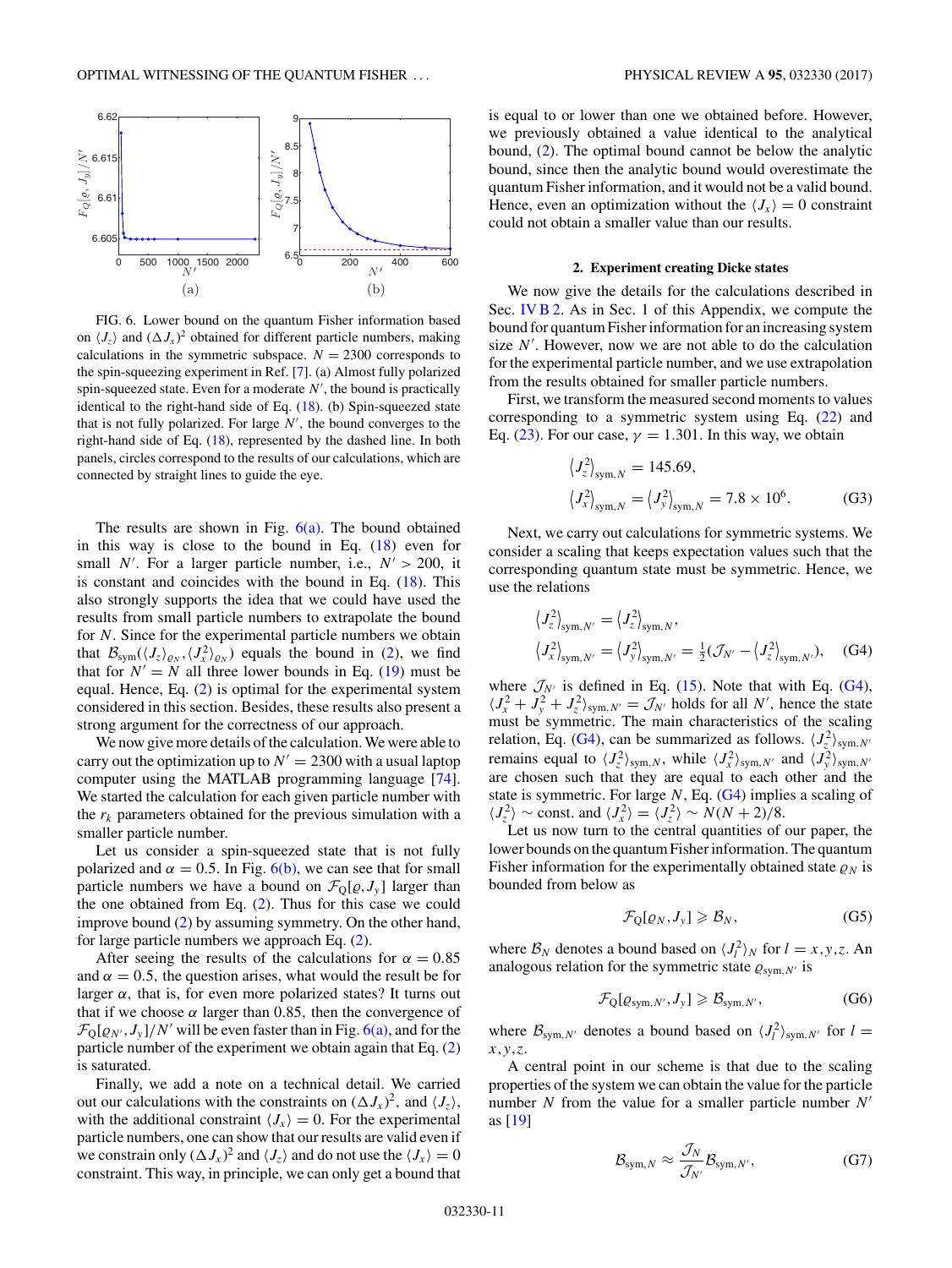<span id="page-11-0"></span>

FIG. 7. Quantum Fisher information extrapolated to  $N = 7900$ from calculations with different particle numbers  $N'$  in an experiment creating Dicke states. Circles correspond to the results of our calculations, which are connected by straight lines to guide the eye.

which we verify numerically. Note that for large  $N'$ , we have  $\mathcal{J}_N/\mathcal{J}_{N'} \sim N^2/(N')^2$ .

As the last step, we have to return from the symmetric system to our real, not fully symmetric one. Based on Eq. [\(G7\)](#page-10-0), and assuming that Eq. [\(24\)](#page-5-0) is close to being saturated, a relation for the lower bound for the original problem can be obtained from the bound on the symmetric problem with *N* particles as

$$
\mathcal{B}_N \approx \frac{1}{\gamma} \frac{\mathcal{J}_N}{\mathcal{J}_{N'}} \mathcal{B}_{sym,N'}.
$$
 (G8)

In Fig. 7, we plot the right-hand side of Eq.  $(G8)$  as a function of *N'*. We can see that  $\mathcal{B}_{N'}$  is constant or slightly increasing for  $N' > 400$ . This is strong evidence that Eq. [\(G7\)](#page-10-0) is valid for large particle numbers. With this, we arrive at Eq. [\(28\)](#page-6-0).

- [1] R. Horodecki, P. Horodecki, M. Horodecki, and K. Horodecki, [Rev. Mod. Phys.](https://doi.org/10.1103/RevModPhys.81.865) **[81](https://doi.org/10.1103/RevModPhys.81.865)**, [865](https://doi.org/10.1103/RevModPhys.81.865) [\(2009\)](https://doi.org/10.1103/RevModPhys.81.865).
- [2] O. Gühne and G. Tóth, *[Phys. Rep.](https://doi.org/10.1016/j.physrep.2009.02.004)* [474](https://doi.org/10.1016/j.physrep.2009.02.004), [1](https://doi.org/10.1016/j.physrep.2009.02.004) [\(2009\)](https://doi.org/10.1016/j.physrep.2009.02.004).
- [3] L. Pezzé and A. Smerzi, *[Phys. Rev. Lett.](https://doi.org/10.1103/PhysRevLett.102.100401)* **[102](https://doi.org/10.1103/PhysRevLett.102.100401)**, [100401](https://doi.org/10.1103/PhysRevLett.102.100401) [\(2009\)](https://doi.org/10.1103/PhysRevLett.102.100401).
- [4] A. Louchet-Chauvet, J. Appel, J. J. Renema, D. Oblak, N. Kjaergaard, and E. S. Polzik, [New J. Phys.](https://doi.org/10.1088/1367-2630/12/6/065032) **[12](https://doi.org/10.1088/1367-2630/12/6/065032)**, [065032](https://doi.org/10.1088/1367-2630/12/6/065032) [\(2010\)](https://doi.org/10.1088/1367-2630/12/6/065032).
- [5] J. Appel, P. J. Windpassinger, D. Oblak, U. B. Hoff, N. Kjærgaard, and E. S. Polzik, [Proc. Natl. Acad. Sci. USA](https://doi.org/10.1073/pnas.0901550106) **[106](https://doi.org/10.1073/pnas.0901550106)**, [10960](https://doi.org/10.1073/pnas.0901550106) [\(2009\)](https://doi.org/10.1073/pnas.0901550106).
- [6] M. F. Riedel, P. Böhi, Y. Li, T. W. Hänsch, A. Sinatra, and P. Treutlein, [Nature](https://doi.org/10.1038/nature08988) **[464](https://doi.org/10.1038/nature08988)**, [1170](https://doi.org/10.1038/nature08988) [\(2010\)](https://doi.org/10.1038/nature08988).
- [7] C. Gross, T. Zibold, E. Nicklas, J. Esteve, and M. K. Oberthaler, [Nature](https://doi.org/10.1038/nature08919) **[464](https://doi.org/10.1038/nature08919)**, [1165](https://doi.org/10.1038/nature08919) [\(2010\)](https://doi.org/10.1038/nature08919).
- [8] B. Lücke, M. Scherer, J. Kruse, L. Pezzé, F. Deuretzbacher, P. Hyllus, J. Peise, W. Ertmer, J. Arlt, L. Santos, A. Smerzi, and C. Klempt, [Science](https://doi.org/10.1126/science.1208798) **[334](https://doi.org/10.1126/science.1208798)**, [773](https://doi.org/10.1126/science.1208798) [\(2011\)](https://doi.org/10.1126/science.1208798).
- [9] H. Strobel, W. Muessel, D. Linnemann, T. Zibold, D. B. Hume, L. Pezzé, A. Smerzi, and M. K. Oberthaler, [Science](https://doi.org/10.1126/science.1250147) [345](https://doi.org/10.1126/science.1250147), [424](https://doi.org/10.1126/science.1250147) [\(2014\)](https://doi.org/10.1126/science.1250147).
- [10] P. Hyllus, O. Gühne, and A. Smerzi, *[Phys. Rev. A](https://doi.org/10.1103/PhysRevA.82.012337)* [82](https://doi.org/10.1103/PhysRevA.82.012337), [012337](https://doi.org/10.1103/PhysRevA.82.012337) [\(2010\)](https://doi.org/10.1103/PhysRevA.82.012337).
- [11] V. Giovannetti, S. Lloyd, and L. Maccone, [Science](https://doi.org/10.1126/science.1104149) **[306](https://doi.org/10.1126/science.1104149)**, [1330](https://doi.org/10.1126/science.1104149) [\(2004\)](https://doi.org/10.1126/science.1104149); M. G. A. Paris, [Int. J. Quantum. Info.](https://doi.org/10.1142/S0219749909004839) **[07](https://doi.org/10.1142/S0219749909004839)**, [125](https://doi.org/10.1142/S0219749909004839) [\(2009\)](https://doi.org/10.1142/S0219749909004839); R. Demkowicz-Dobrzanski, M. Jarzyna, and J. Kolodynski, [Prog. Opt.](https://doi.org/10.1016/bs.po.2015.02.003) **[60](https://doi.org/10.1016/bs.po.2015.02.003)**, [345](https://doi.org/10.1016/bs.po.2015.02.003) [\(2015\)](https://doi.org/10.1016/bs.po.2015.02.003); L. Pezze and A. Smerzi, in *Atom Interferometry (Proceedings, International School of Physics 'Enrico Fermi,' Course 188, Varenna)*, edited by G. Tino and M. Kasevich (IOS Press, Amsterdam, 2014), pp. 691–741.
- [12] C. Helstrom, *Quantum Detection and Estimation Theory* (Academic Press, New York, 1976); A. Holevo, *Probabilistic and Statistical Aspects of Quantum Theory* (North-Holland, [Amsterdam, 1982\); S. L. Braunstein and C. M. Caves,](https://doi.org/10.1103/PhysRevLett.72.3439) Phys. Rev. Lett. **[72](https://doi.org/10.1103/PhysRevLett.72.3439)**, [3439](https://doi.org/10.1103/PhysRevLett.72.3439) [\(1994\)](https://doi.org/10.1103/PhysRevLett.72.3439); D. Petz, *Quantum Information Theory and Quantum Statistics* (Springer, Berlin, 2008); S. L. Braunstein, C. M. Caves, and G. J. Milburn, [Ann. Phys.](https://doi.org/10.1006/aphy.1996.0040) **[247](https://doi.org/10.1006/aphy.1996.0040)**, [135](https://doi.org/10.1006/aphy.1996.0040) [\(1996\)](https://doi.org/10.1006/aphy.1996.0040).
- [13] P. Hyllus, W. Laskowski, R. Krischek, C. Schwemmer, W. Wieczorek, H. Weinfurter, L. Pezzé, and A. Smerzi, *Phys.* Rev. A **[85](https://doi.org/10.1103/PhysRevA.85.022322)**, [022321](https://doi.org/10.1103/PhysRevA.85.022321) [\(2012\)](https://doi.org/10.1103/PhysRevA.85.022321); G. Tóth, *[ibid.](https://doi.org/10.1103/PhysRevA.85.022322)* 85, [022322](https://doi.org/10.1103/PhysRevA.85.022322) [\(2012\)](https://doi.org/10.1103/PhysRevA.85.022322).
- [14] R. Krischek, C. Schwemmer, W. Wieczorek, H. Weinfurter, P. Hyllus, L. Pezzé, and A. Smerzi, *[Phys. Rev. Lett.](https://doi.org/10.1103/PhysRevLett.107.080504)* **[107](https://doi.org/10.1103/PhysRevLett.107.080504)**, [080504](https://doi.org/10.1103/PhysRevLett.107.080504) [\(2011\)](https://doi.org/10.1103/PhysRevLett.107.080504).
- [15] In another context, the measurement of the quantum Fisher information has recently been considered in systems at thermal equilibrium. P. Hauke, M. Heyl, L. Tagliacozzo, and P. Zoller, [Nat. Phys.](https://doi.org/10.1038/nphys3700) **[12](https://doi.org/10.1038/nphys3700)**, [778](https://doi.org/10.1038/nphys3700) [\(](https://doi.org/10.1103/PhysRevA.94.062316)[2016](https://doi.org/10.1038/nphys3700)[\); T. Shitara and M. Ueda,](https://doi.org/10.1103/PhysRevA.94.062316) Phys. Rev. A **[94](https://doi.org/10.1103/PhysRevA.94.062316)**, [062316](https://doi.org/10.1103/PhysRevA.94.062316) [\(2016\)](https://doi.org/10.1103/PhysRevA.94.062316);
- [16] L. Pezzè, Y. Li, W. Li, and A. Smerzi, Proc. Natl. Acad. Sci. USA **[113](https://doi.org/10.1073/pnas.1603346113)**, [11459](https://doi.org/10.1073/pnas.1603346113) [\(2016\)](https://doi.org/10.1073/pnas.1603346113).
- [17] F. Fröwis, P. Sekatski, and W. Dür, *[Phys. Rev. Lett.](https://doi.org/10.1103/PhysRevLett.116.090801)* **[116](https://doi.org/10.1103/PhysRevLett.116.090801)**, [090801](https://doi.org/10.1103/PhysRevLett.116.090801) [\(2016\)](https://doi.org/10.1103/PhysRevLett.116.090801).
- [18] R. H. Dicke, [Phys. Rev.](https://doi.org/10.1103/PhysRev.93.99) **[93](https://doi.org/10.1103/PhysRev.93.99)**, [99](https://doi.org/10.1103/PhysRev.93.99) [\(1954\)](https://doi.org/10.1103/PhysRev.93.99).
- [19] Z. Zhang and L. M. Duan, [New J. Phys.](https://doi.org/10.1088/1367-2630/16/10/103037) **[16](https://doi.org/10.1088/1367-2630/16/10/103037)**, [103037](https://doi.org/10.1088/1367-2630/16/10/103037) [\(2014\)](https://doi.org/10.1088/1367-2630/16/10/103037).
- [20] F. Fröwis, R. Schmied, and N. Gisin, *[Phys. Rev. A](https://doi.org/10.1103/PhysRevA.92.012102)* [92](https://doi.org/10.1103/PhysRevA.92.012102), [012102](https://doi.org/10.1103/PhysRevA.92.012102) [\(2015\)](https://doi.org/10.1103/PhysRevA.92.012102).
- [21] I. Apellaniz, B. Lücke, J. Peise, C. Klempt, and G. Tóth, New J. Phys. **[17](https://doi.org/10.1088/1367-2630/17/8/083027)**, [083027](https://doi.org/10.1088/1367-2630/17/8/083027) [\(2015\)](https://doi.org/10.1088/1367-2630/17/8/083027).
- [22] E. Oudot, P. Sekatski, F. Fröwis, N. Gisin, and N. Sangouard, J. Opt. Soc. Am. B **[32](https://doi.org/10.1364/JOSAB.32.002190)**, [2190](https://doi.org/10.1364/JOSAB.32.002190) [\(2015\)](https://doi.org/10.1364/JOSAB.32.002190).
- [23] M. Kitagawa and M. Ueda, [Phys. Rev. A](https://doi.org/10.1103/PhysRevA.47.5138) **[47](https://doi.org/10.1103/PhysRevA.47.5138)**, [5138](https://doi.org/10.1103/PhysRevA.47.5138) [\(1993\)](https://doi.org/10.1103/PhysRevA.47.5138); D. J. Wineland, J. J. Bollinger, W. M. Itano, and D. J. Heinzen, *[ibid.](https://doi.org/10.1103/PhysRevA.50.67)* **[50](https://doi.org/10.1103/PhysRevA.50.67)**, [67](https://doi.org/10.1103/PhysRevA.50.67) [\(1994\)](https://doi.org/10.1103/PhysRevA.50.67).
- [24] D. M. Greenberger, M. A. Horne, A. Shimony, and A. Zeilinger, [Am. J. Phys.](https://doi.org/10.1119/1.16243) **[58](https://doi.org/10.1119/1.16243)**, [1131](https://doi.org/10.1119/1.16243) [\(1990\)](https://doi.org/10.1119/1.16243).
- [25] D. Bouwmeester, J.-W. Pan, M. Daniell, H. Weinfurter, and A. Zeilinger, [Phys. Rev. Lett.](https://doi.org/10.1103/PhysRevLett.82.1345) **[82](https://doi.org/10.1103/PhysRevLett.82.1345)**, [1345](https://doi.org/10.1103/PhysRevLett.82.1345) [\(1999\)](https://doi.org/10.1103/PhysRevLett.82.1345).
- [26] J.-W. Pan, D. Bouwmeester, M. Daniell, H. Weinfurter, and A. Zeilinger, [Nature](https://doi.org/10.1038/35000514) **[403](https://doi.org/10.1038/35000514)**, [515](https://doi.org/10.1038/35000514) [\(2000\)](https://doi.org/10.1038/35000514).
- [27] Z. Zhao, T. Yang, Y.-A. Chen, A.-N. Zhang, M. Zukowski, and J.-W. Pan, [Phys. Rev. Lett.](https://doi.org/10.1103/PhysRevLett.91.180401) **[91](https://doi.org/10.1103/PhysRevLett.91.180401)**, [180401](https://doi.org/10.1103/PhysRevLett.91.180401) [\(2003\)](https://doi.org/10.1103/PhysRevLett.91.180401).